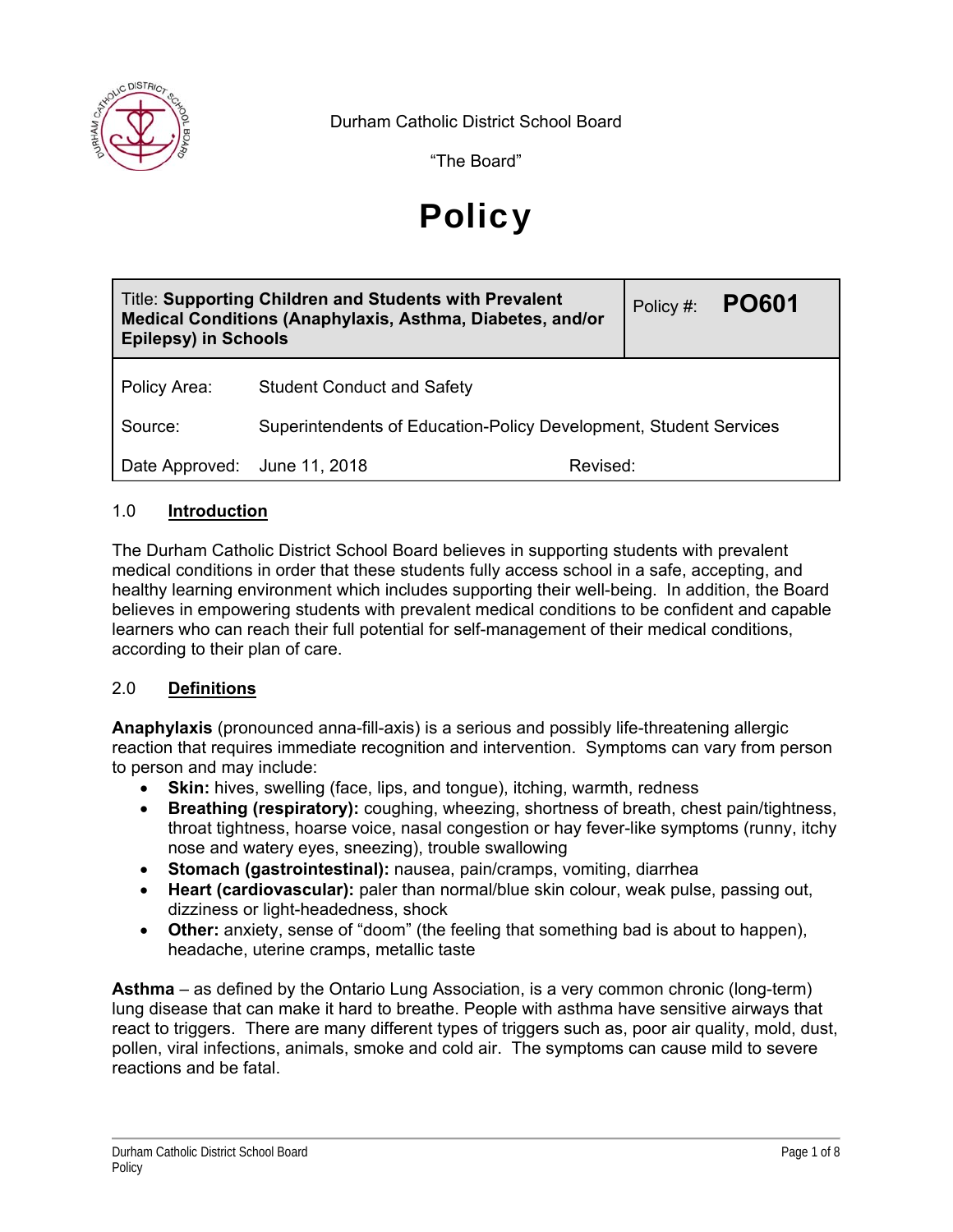### 2.0 **Definitions** (cont'd)

Common asthma symptoms include:

- Shortness of breath:
- Wheezing (whistling sound from inside the chest);
- Difficulty breathing;
- Chest tightness; and
- Coughing.

**Epilepsy** – results from sudden bursts of hyperactivity in the brain; this causes "seizures" which vary in form, strength, and frequency, depending on where in the brain abnormal activity is found. Epilepsy is the diagnosis and seizures are the symptom. If a person has two (2) or more seizures that are not related to another condition, that person will be diagnosed as having epilepsy.

**Good Samaritan Act** In 2001, the Ontario government passed this legislation to protect individuals from liability with respect to voluntary emergency medical or first-aid services. Subsections 2(1) and (2) of this Act state the following with regard to individuals:

2.(1) Despite the rules of common law, a person described in subsection (2) who voluntarily and without reasonable expectation of compensation or reward provides the services described in that subsection is not liable for damages that result from the person's negligence in acting or failing to act while providing the services, unless it is established that the damages were caused by the gross negligence of the person.

(2) Subsection (1) applies to,

…(b) an individual …who provides emergency first aid assistance to a person who is ill, injured or unconscious as a result of an accident or other emergency, if the individual provides the assistance at the immediate scene of the accident or emergency.

**Immunity** – in relation to the Act to protect students diagnosed with Asthma (Ryan's Law), immunity means *"no action or other proceeding for damages shall be commenced against the employee for an act or omission done or omitted by the employee in good faith in the execution of any duty or power under this Act".* 

In relation to the Act to protect students diagnosed with Anaphylaxis (Sabrina's Law), immunity means *"no action for damages shall be instituted respecting any act done in good faith or for any neglect or default in good faith in response to an anaphylactic reaction in accordance with this Act, unless the damages are the result of an employee's gross negligence".* 

**Medical Incident** – a circumstance that requires an immediate response and monitoring, since the incident may progress to an emergency requiring contact with Emergency Medical Services.

**Plan of Care** – a form that contains individualized information on a student with a prevalent medical condition.

**Prevalent Medical Conditions** – for the purposes of this policy refer to the medical conditions of students in schools who have asthma, diabetes, epilepsy, and/or anaphylaxis as diagnosed by a medical doctor or nurse practitioner.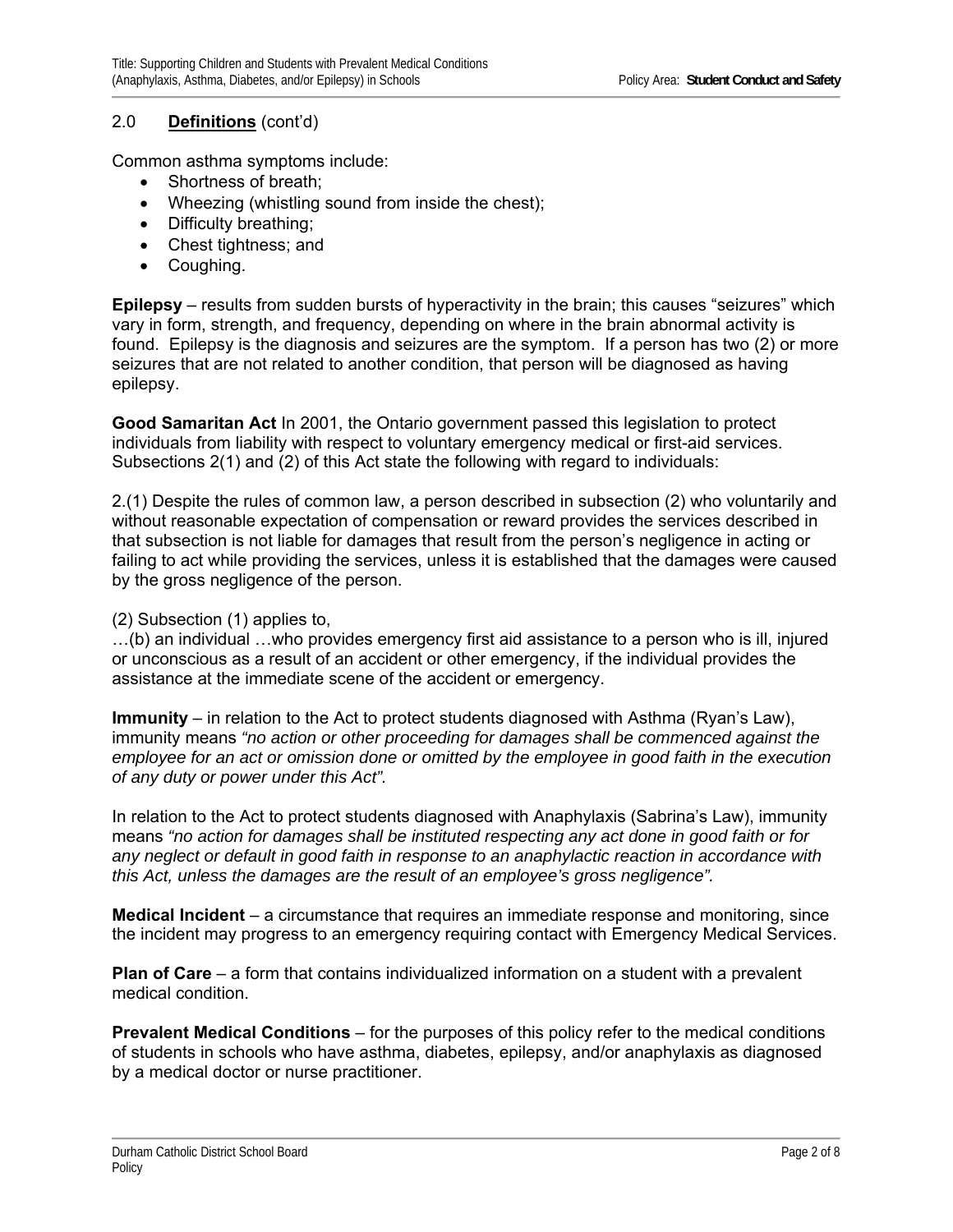### 2.0 **Definitions** (cont'd)

**Type 1 Diabetes** –a chronic condition where the pancreas stops producing insulin, a hormone that helps the body control the level of glucose (sugar) in your blood. The body produces glucose, and also gets it from foods that contain carbohydrates, such as bread, potatoes, rice, pasta, milk and fruit. Without insulin, glucose builds up in the blood instead of being used by your cells for energy. A lack of insulin can cause both short-term and long-term health problems. Symptoms of undiagnosed type 1 diabetes include:

- Increased thirst;
- Increased urination;
- A lack of energy; and
- Weight loss.

**Type 2 Diabetes** – can also affect children and youth, but it is more common in adults. With type 2 diabetes, the body does not respond well to insulin, and the pancreas cannot produce enough insulin to compensate. Type 2 diabetes can often be managed through changes to diet and lifestyle, as well as with oral medications (pills). Some children with type 2 diabetes may need insulin injections.

### 3.0 **Purpose**

The purpose of this policy is to provide a framework and direction to align administrative procedures that support students with prevalent medical conditions who have been diagnosed with asthma, diabetes, epilepsy and/or anaphylaxis.

#### 4.0 **Application/Scope**

This policy applies to all students with prevalent medical conditions as defined from junior kindergarten to grade twelve (12) or age twenty-one (21) within the Durham Catholic District School Board.

#### 5.0 **Principles**

- 5.1 The Durham Catholic District School Board recognizes that supporting students with prevalent medical conditions is complex. A whole-school approach with caring is needed where education and community partners, including health care professionals, have important roles to play in promoting student health and safety and in fostering and maintaining healthy and safe learning environments.
- 5.2 The Board believes that in supporting students with prevalent medical conditions, it does so within a culture of collaborative professionalism that is grounded in a trusting environment where schools, the Board, the Ministry and employee groups create the necessary conditions to learn with, and from, each other.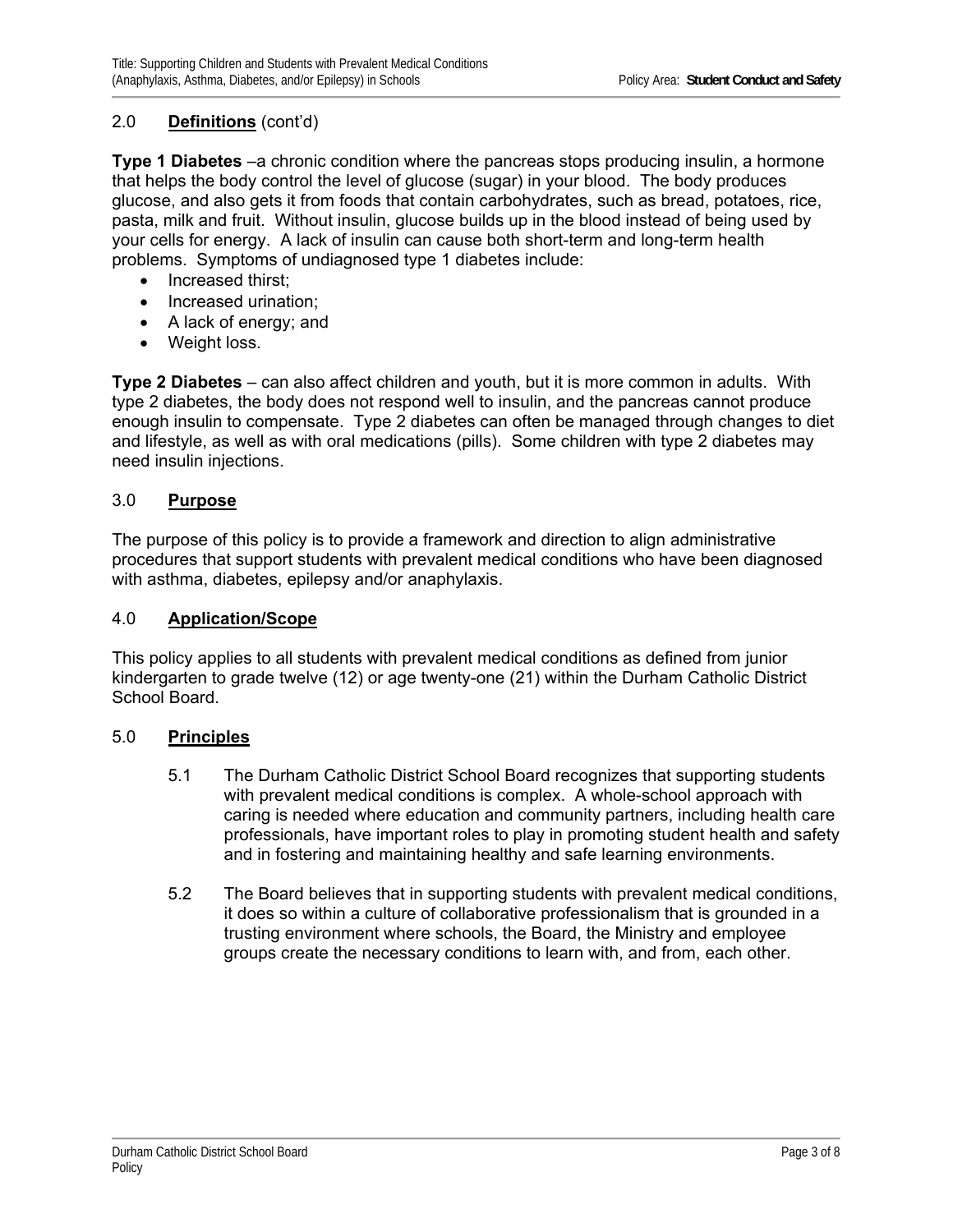#### 6.0 **Procedures**

#### 6.1 The **Board** shall:

- 6.1.1 support students with prevalent medical conditions by ensuring that this policy articulates the expected roles and responsibilities of parents/guardians and school staff as well as the roles and responsibilities of the students themselves.
- 6.1.2 require that schools communicate the roles and responsibilities to parents/guardians, students and school staff.
- 6.1.3 provide training and resources on prevalent medical conditions on an annual basis.
- 6.2 **Parents/Guardians**, as primary caregivers of their child, shall:
	- 6.2.1 be active participants in supporting the management of their child's medical condition (s) while their child is in school.
	- 6.2.2 educate their child about their medical condition (s) with support from their child's health care professional, as needed.
	- 6.2.3 guide and encourage their child to reach their full potential for selfmanagement and self-advocacy.
	- 6.2.4 inform the school in a timely manner upon diagnoses of their child's medical condition(s) and co-create the Plan of Care for their child with the principal or the principal's designate.
	- 6.2.5 communicate changes to the Plan of Care, such as changes to the status of their child's medical condition(s) or changes to their child's medical condition (s) or changes to their child's ability to manage the medical condition(s) , to the principal or principal's designate upon learning of the change from the medical practitioner.
	- 6.2.6 confirm annually to the principal or the principal's designate that their child's medical status is unchanged.
	- 6.2.7 initiate and participate in meetings to review their child's Plan of Care.
	- 6.2.8 supply their child and/or the school with sufficient quantities of medication and supplies in their original, clearly labelled prescription containers, as directed by a health care professional and as outlined in the Plan of Care, and track the expiration dates if they are supplied.
	- 6.2.9 seek medical advice from a medical doctor, nurse practitioner, or pharmacist, where appropriate.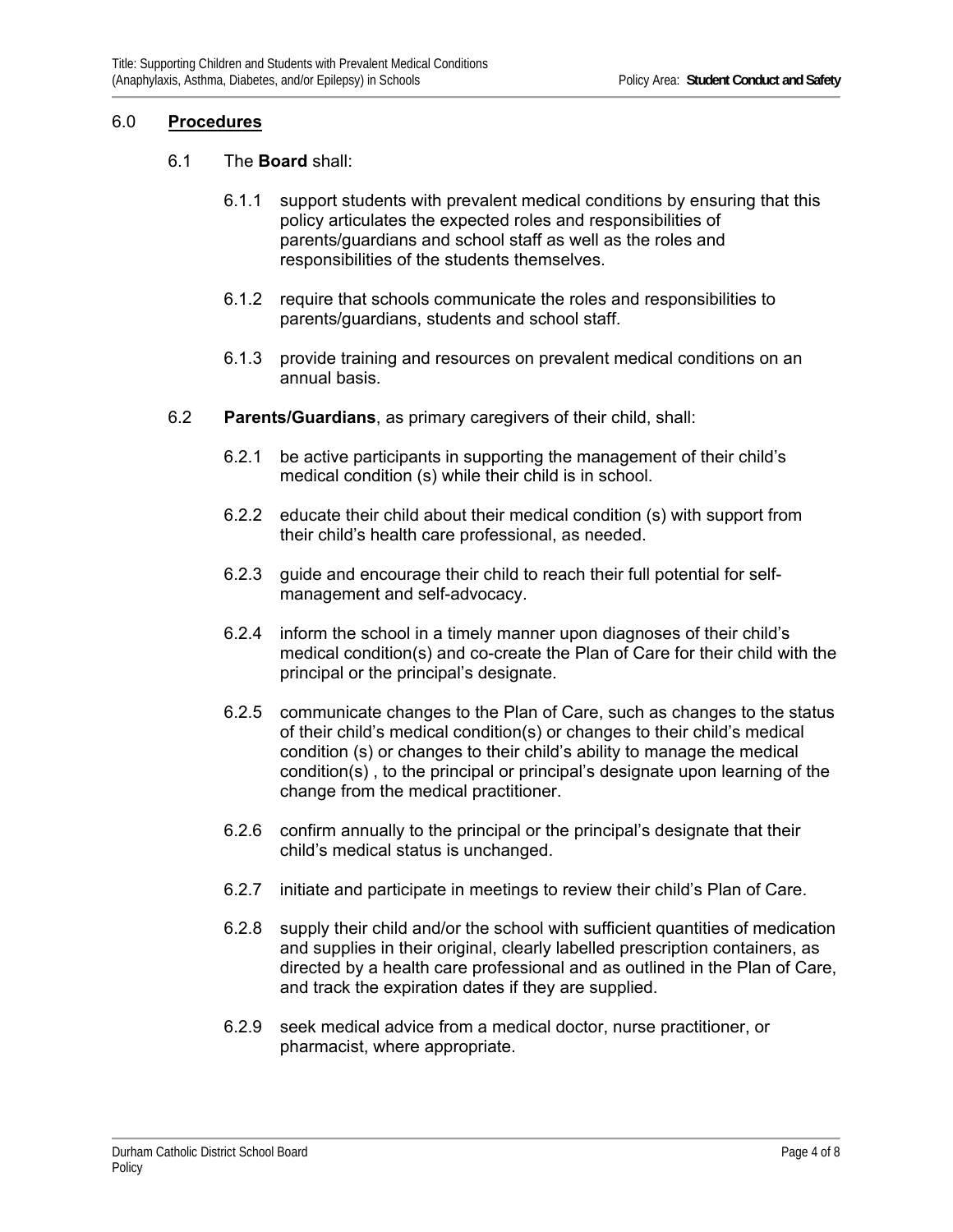### 6.0 **Procedures** (cont'd)

### 6.3 **Students With Prevalent Medical Conditions**

Depending on their cognitive, emotional, social, and physical stage of development, and their capacity for self-management, students are expected to actively support the development and implementation of their Plan of Care.

#### 6.3.1 **Students** should:

- 6.3.1.1 take responsibility for advocating for their personal safety and well-being that is consistent with their cognitive, emotional, social, and physical stage of development and their capacity for selfmanagement.
- 6.3.1.2 participate in the development of their Plan of Care.
- 6.3.1.3 participate in meetings to review their Plan of Care.
- 6.3.1.4 carry out daily or routine self-management of their medical condition to their full potential, as described in their Plan of Care (e.g., carry their medication and medical supplies; follow school board policies on disposal of medication and medical supplies).
- 6.3.1.5 set goals on an ongoing basis for self-management of their medical condition, in conjunction with their parent(s) and health care professional(s).
- 6.3.1.6 communicate with their parents/guardians and school staff if they are facing challenges related to their medical condition(s) at school.
- 6.3.1.7 wear medical alert identification that they and/or their parents/guardians deem appropriate.
- 6.3.1.8 if possible, inform school staff and/or their peers if a medical incident or a medical emergency occurs.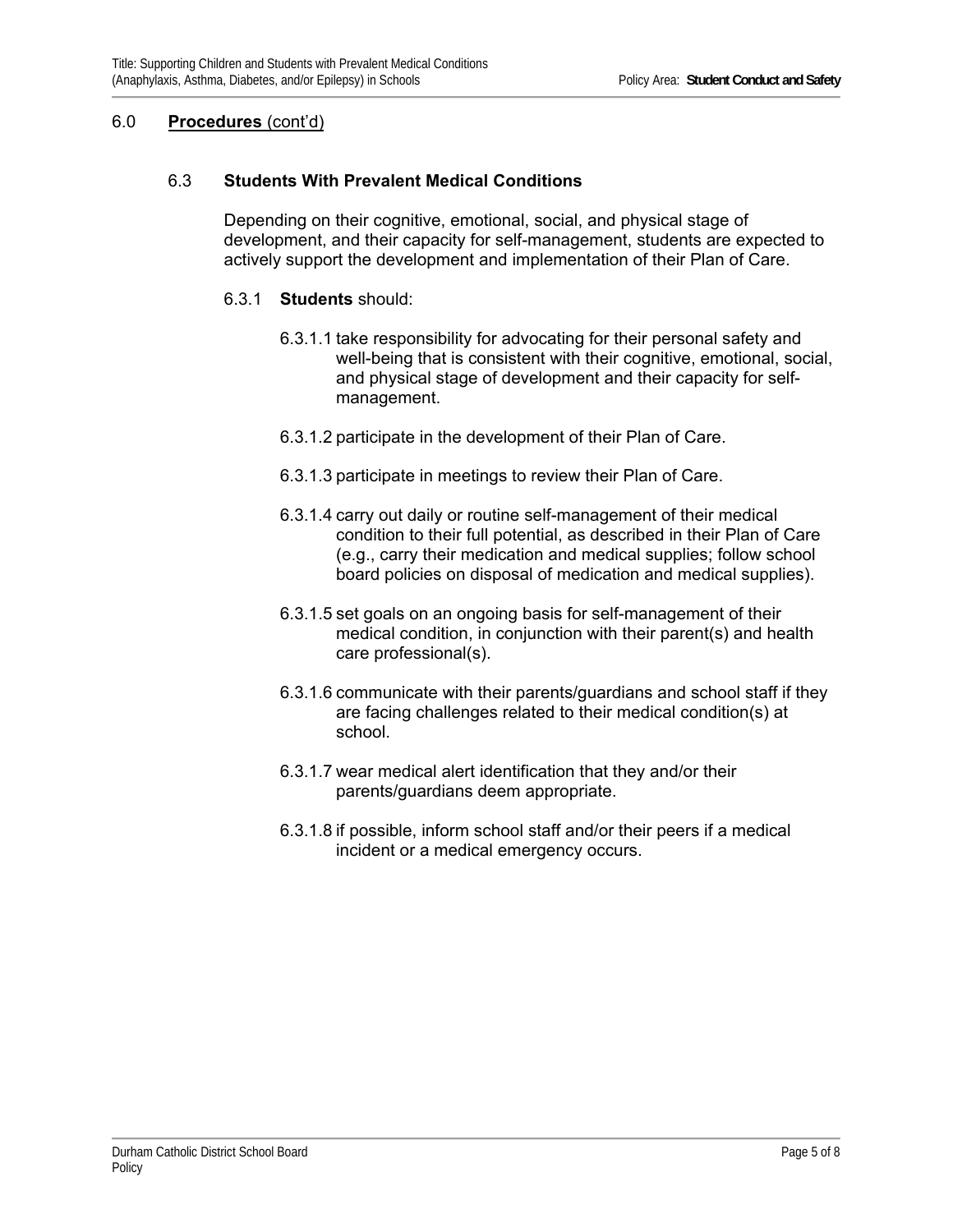#### 6.0 **Procedures** (cont'd)

#### 6.4 **School Staff** should:

- 6.4.1 follow Board policies and provisions in their collective agreements related to supporting students with prevalent medical conditions in schools.
- 6.4.2 participate in training on prevalent medical conditions, at a minimum annually, as required by the school board.
- 6.4.3 share information on a student's signs and symptoms with other students, as outlined in the Plan of Care and authorized by the principal in writing.
- 6.4.4 follow school board strategies that reduce the risk of student exposure to triggers or causative agents in classrooms, common school areas, and extracurricular activities, in accordance with the student's Plan of Care.
- 6.4.5 support a student's daily or routine management, and respond to medical incidents and emergencies per board policies and school protocols.
- 6.4.6 support inclusion by allowing students with prevalent medical conditions to perform daily or routine management activities in a school location (e.g. classroom), as outlined in their Plan of Care, while being aware of confidentiality and the dignity of the student.
- 6.5 The **Principal,** in addition to the responsibilities outlined under 'School Staff', should:
	- 6.5.1 communicate with parents/guardians and appropriate staff the process for parents/guardians to notify the school of their child's medical conditions(s), as well as the expectation for parents/guardians to cocreate, review and update a Plan of Care with the principal or designate. This process should be communicated to parents/guardians, at a minimum
		- 6.5.1.1 During the time of registration
		- 6.5.1.2 Each year during the first week of school
		- 6.5.1.3 When a child is diagnosed and/or returns to school during a diagnosis
	- 6.5.2 co-create, review, or update the Plan of Care for a student with a prevalent medical condition with the parent(s)/guardians, in consultation with school staff (as appropriate) and with the student (as appropriate).
	- 6.5.3 maintain a file with the Plan of Care and supporting documentation for each student with a prevalent medical condition.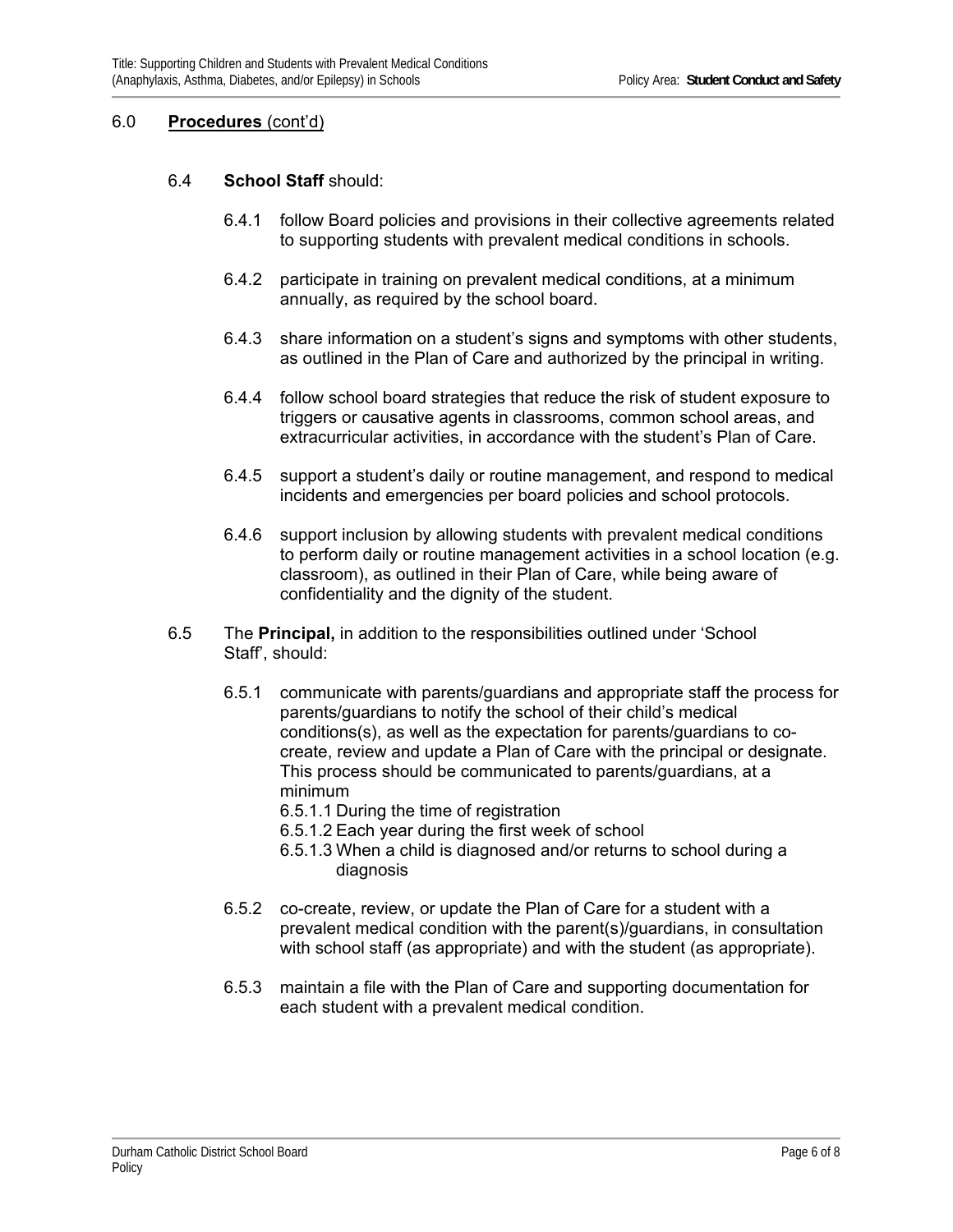### 6.0 **Procedures** (cont'd)

- 6.5.4 provide relevant information from the student's Plan of Care to school staff and others who are identified in the Plan of Care (e.g. food service providers, transportation providers, volunteers, occasional staff, coaches, and facilitators of co-curricular and extra-curricular activities, who will be in direct contact with the student), including any revisions that are made to the plan.
- 6.5.5 communicate with parents/guardians in medical emergencies, as outlined in the Plan of Care.
- 6.5.6 encourage the identification of staff who can support the daily or routine management needs of students in the school with prevalent medical conditions, while honouring the provisions within their collective agreements.
- 6.5.7 co-operate with school staff when requests are made for information related to storage of medication, administration of medication and updated medical information.
- 6.5.8 participate in training on prevalent medical conditions, at a minimum annually, as required by the school board.
- 6.5.9 have processes in place to provide for student transitions between grades, new schools and placements.

#### 7.0 **Sources**

- Education Act, R.S.O. 1990
- PPM 161 Supporting Children and Students with prevalent Medical Conditions (Anaphylaxis, Asthma, Diabetes and/or Epilepsy) in Schools 2017
- PPM 81 Provision of Health Support Services in School Settings
- **Food Allergy Canada**: http://foodallergycanada.ca/resources/print-materials/ **Allergy Aware**: www.allergyaware.ca (Free online courses about food allergy and anaphylaxis for school, child care and community settings). **Sabrina's Law**: https://www.ontario.ca/laws/statute/05s07 **Healthy Schools, Ministry of Education**: http://www.edu.gov.on.ca/eng/healthyschools/medicalconditions.html
- **Asthma Canada**: https://www.asthma.ca **The Lung Association – Ontario**: www.lungontario.ca/resources www.ryanslaw.ca

### Lung Health Information Line:1-888-344-LUNG (5864)

- **Ryan's Law**: https://www.ontario.ca/laws/statute/15r03
- **Diabetes at School:** http://www.diabetesatschool.ca/
- **Epilepsy Ontario:** http://epilepsyontario.org/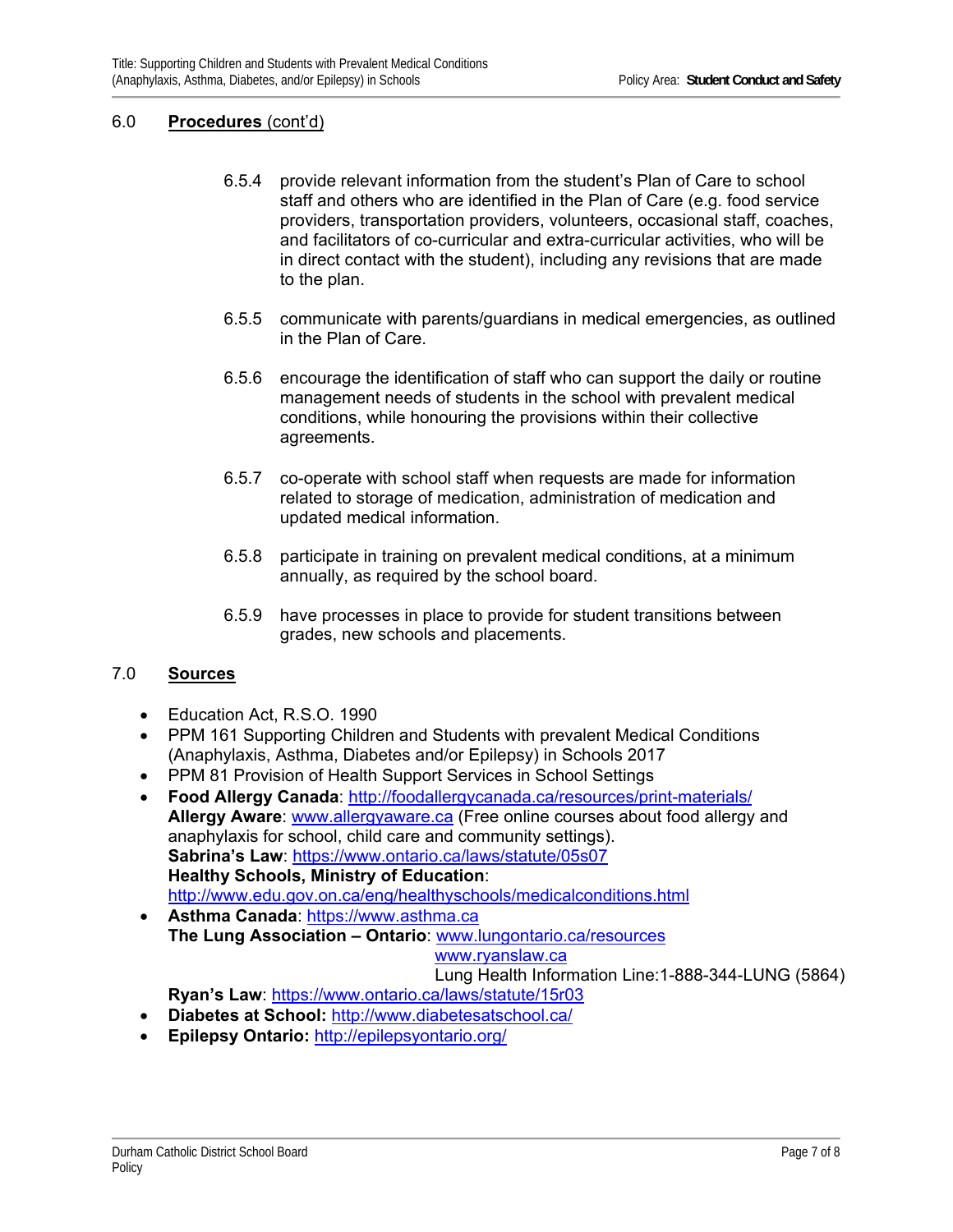### 8.0 **Related Policies and Administrative Procedures**

Protection of Students - PO607 Anaphylactic Students (Protection of) - PO608 Anaphylactic Students (Protection of) - AP608-1 Asthma Friendly Schools - PO615 Asthma Friendly Schools - AP615-1

### 9.0 **Plan of Care Appendices**

- I. Anaphylaxis<br>II. Asthma
- Asthma
- III. Diabetes<br>IV. Epilepsy
- Epilepsy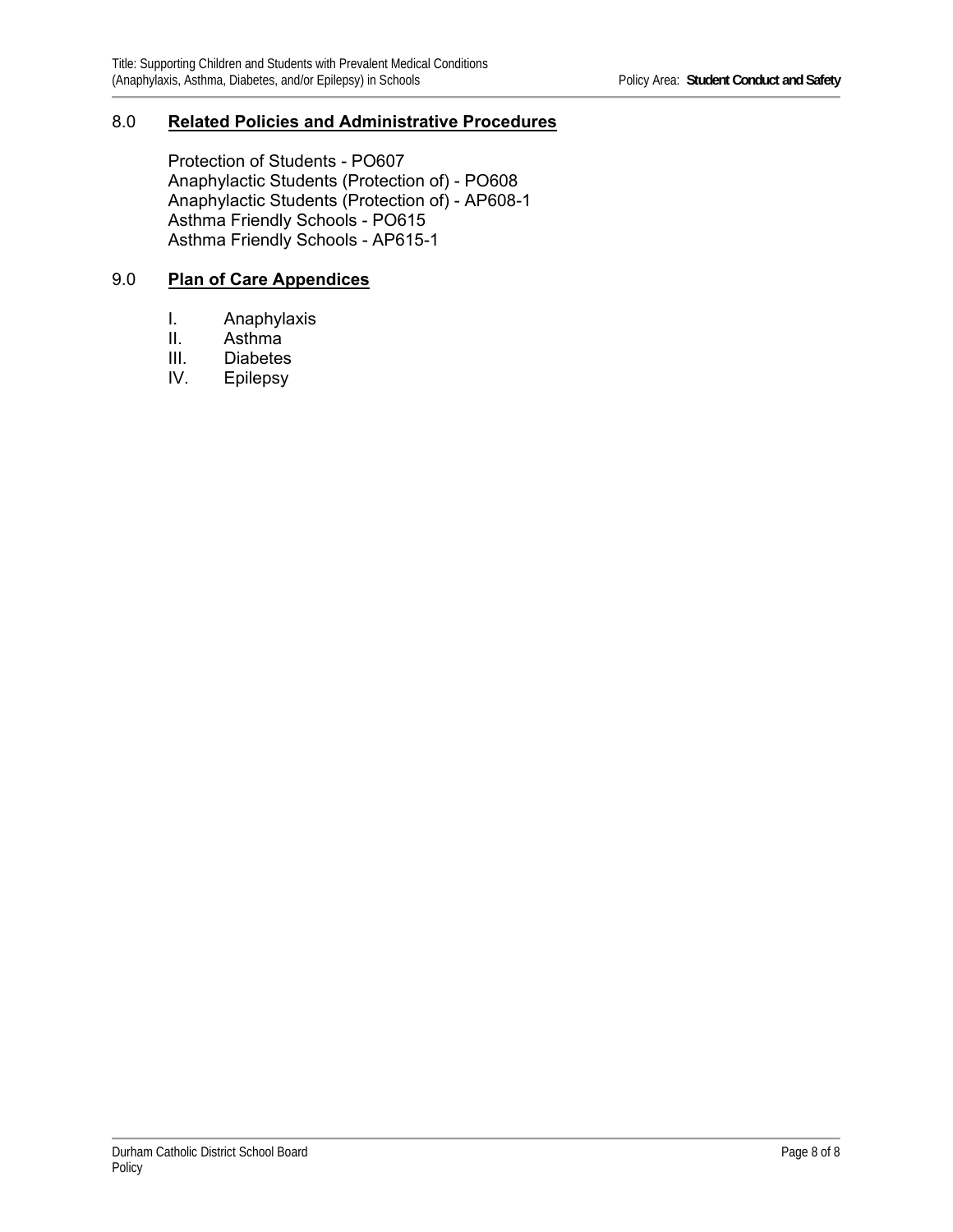

| PREVALENT MEDICAL CONDITION - ANAPHYLAXIS<br>Т.                                                                                                                                                                                                                                                                                    |                                                                                  |                                            |  |                          |
|------------------------------------------------------------------------------------------------------------------------------------------------------------------------------------------------------------------------------------------------------------------------------------------------------------------------------------|----------------------------------------------------------------------------------|--------------------------------------------|--|--------------------------|
|                                                                                                                                                                                                                                                                                                                                    |                                                                                  | <b>Plan of Care</b>                        |  |                          |
|                                                                                                                                                                                                                                                                                                                                    |                                                                                  | <b>STUDENT INFORMATION</b>                 |  |                          |
|                                                                                                                                                                                                                                                                                                                                    |                                                                                  |                                            |  |                          |
|                                                                                                                                                                                                                                                                                                                                    |                                                                                  |                                            |  | Student Photo (optional) |
|                                                                                                                                                                                                                                                                                                                                    |                                                                                  |                                            |  |                          |
|                                                                                                                                                                                                                                                                                                                                    |                                                                                  |                                            |  |                          |
| <b>NAME</b>                                                                                                                                                                                                                                                                                                                        | <b>EMERGENCY CONTACTS (LIST IN PRIORITY)</b><br><b>RELATIONSHIP</b>              | DAYTIME PHONE                              |  | ALTERNATE PHONE          |
|                                                                                                                                                                                                                                                                                                                                    |                                                                                  |                                            |  |                          |
| 1.                                                                                                                                                                                                                                                                                                                                 |                                                                                  |                                            |  |                          |
| 2.                                                                                                                                                                                                                                                                                                                                 |                                                                                  |                                            |  |                          |
| 3.                                                                                                                                                                                                                                                                                                                                 |                                                                                  |                                            |  |                          |
|                                                                                                                                                                                                                                                                                                                                    | <b>KNOWN LIFE-THREATENING TRIGGERS</b>                                           |                                            |  |                          |
|                                                                                                                                                                                                                                                                                                                                    |                                                                                  | CHECK $(\checkmark)$ THE APPROPRIATE BOXES |  |                          |
| □ Food(s): ___________________________  □ Insect Stings: _______________________                                                                                                                                                                                                                                                   |                                                                                  |                                            |  |                          |
|                                                                                                                                                                                                                                                                                                                                    |                                                                                  |                                            |  |                          |
|                                                                                                                                                                                                                                                                                                                                    | Epinephrine Auto-Injector(s) Expiry Date (s): __________________________________ |                                            |  |                          |
| Dosage: □ EpiPen <sup>®</sup><br>□ EpiPen <sup>®</sup><br>Jr. 0.15 mg<br>Location Of Auto-Injector(s): ____________<br>$0.30$ mg                                                                                                                                                                                                   |                                                                                  |                                            |  |                          |
| □ Previous anaphylactic reaction: Student is at greater risk.<br>□ Has asthma. Student is at greater risk. If student is having a reaction and has difficulty<br>breathing, give epinephrine before asthma medication.<br>$\Box$ Any other medical condition or allergy?<br><u> 1980 - Jan Barnett, fransk politiker (d. 1980)</u> |                                                                                  |                                            |  |                          |
|                                                                                                                                                                                                                                                                                                                                    |                                                                                  |                                            |  |                          |
|                                                                                                                                                                                                                                                                                                                                    |                                                                                  | Page 1 of 4                                |  |                          |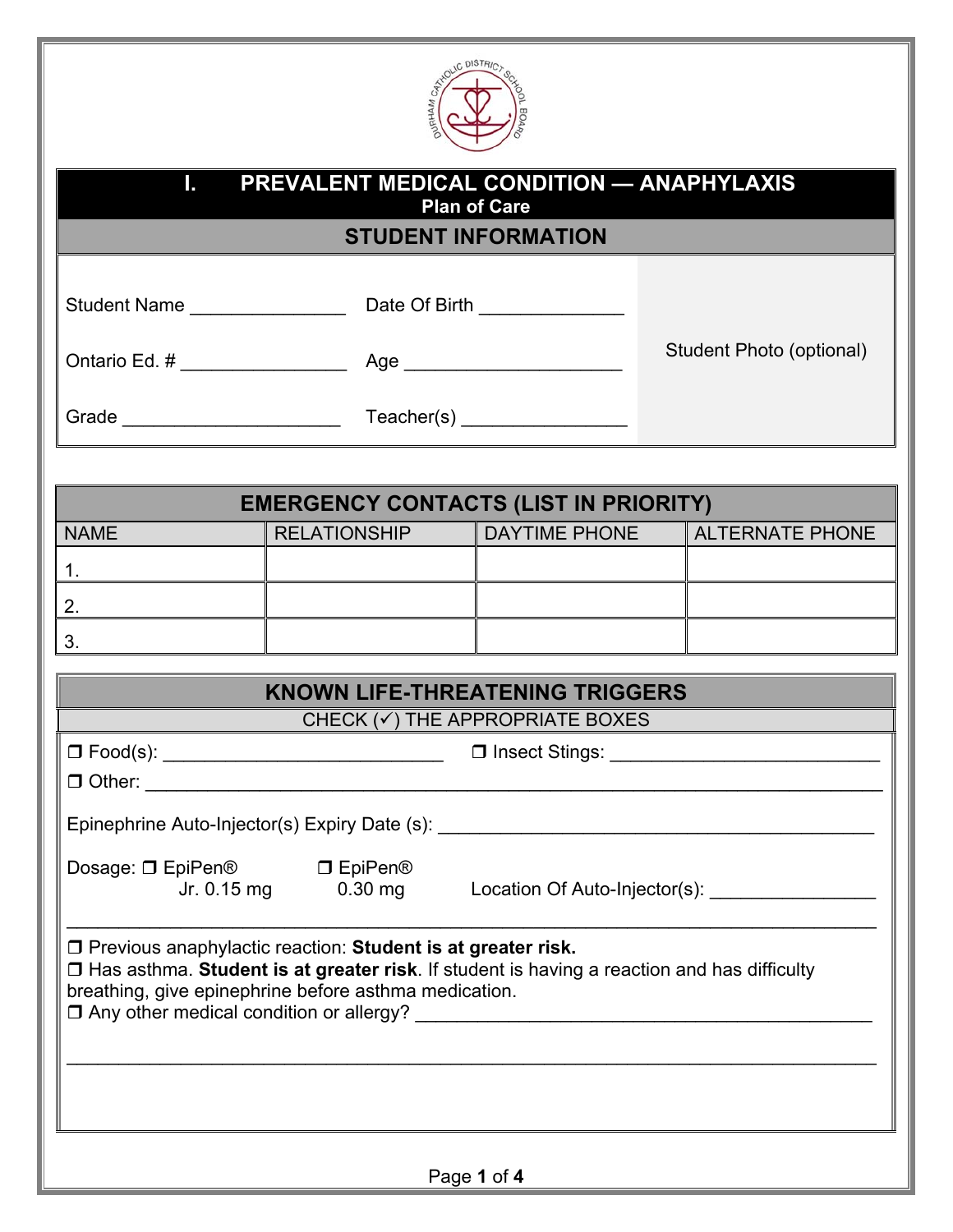### **DAILY/ROUTINE ANAPHYLAXIS MANAGEMENT**

### **SYMPTOMS**

| A STUDENT HAVING AN ANAPHYLACTIC REACTION MIGHT HAVE ANY OF THESE SIGNS<br><b>AND SYMPTOMS:</b>                                                                                                                                                                                                                                                                                                                                                                                                                                                                                                                                                                                                                                                                                                                                           |
|-------------------------------------------------------------------------------------------------------------------------------------------------------------------------------------------------------------------------------------------------------------------------------------------------------------------------------------------------------------------------------------------------------------------------------------------------------------------------------------------------------------------------------------------------------------------------------------------------------------------------------------------------------------------------------------------------------------------------------------------------------------------------------------------------------------------------------------------|
| Skin system: hives, swelling (face, lips, tongue), itching, warmth, redness.<br>$\bullet$<br>Respiratory system (breathing): coughing, wheezing, shortness of breath, chest pain or<br>tightness, throat tightness, hoarse voice, nasal congestion or hay fever-like symptoms<br>(runny, itchy nose and watery eyes, sneezing), trouble swallowing.<br>Gastrointestinal system (stomach): nausea, vomiting, diarrhea, pain or cramps.<br>$\bullet$<br>Cardiovascular system (heart): paler than normal skin colour/blue colour, weak pulse,<br>passing out, dizziness or lightheadedness, shock.<br><b>Other:</b> anxiety, sense of doom (the feeling that something bad is about to happen),<br>headache, uterine cramps, metallic taste.<br>EARLY RECOGNITION OF SYMPTOMS AND IMMEDIATE TREATMENT COULD SAVE A<br><b>PERSON'S LIFE.</b> |
| Avoidance of an allergen is the main way to prevent an allergic reaction.                                                                                                                                                                                                                                                                                                                                                                                                                                                                                                                                                                                                                                                                                                                                                                 |
| Food Allergen(s): eating even a small amount of a certain food can cause a severe allergic<br>reaction.                                                                                                                                                                                                                                                                                                                                                                                                                                                                                                                                                                                                                                                                                                                                   |
| Food(s) to be avoided:                                                                                                                                                                                                                                                                                                                                                                                                                                                                                                                                                                                                                                                                                                                                                                                                                    |
| Safety measures: Value of the Safety measures:                                                                                                                                                                                                                                                                                                                                                                                                                                                                                                                                                                                                                                                                                                                                                                                            |
| <b>Insect Stings:</b> (Risk of insect stings is higher in warmer months. Avoid areas where stinging<br>insects nest or congregate. Destroy or remove nests, cover or move trash cans, keep food<br>indoors.)                                                                                                                                                                                                                                                                                                                                                                                                                                                                                                                                                                                                                              |
| Designated eating area inside school building [19] [19] Designated eating area inside school building [19] Designated eating area inside school building [19] Designation and the set of the set of the set of the set of the                                                                                                                                                                                                                                                                                                                                                                                                                                                                                                                                                                                                             |
|                                                                                                                                                                                                                                                                                                                                                                                                                                                                                                                                                                                                                                                                                                                                                                                                                                           |
|                                                                                                                                                                                                                                                                                                                                                                                                                                                                                                                                                                                                                                                                                                                                                                                                                                           |
|                                                                                                                                                                                                                                                                                                                                                                                                                                                                                                                                                                                                                                                                                                                                                                                                                                           |
|                                                                                                                                                                                                                                                                                                                                                                                                                                                                                                                                                                                                                                                                                                                                                                                                                                           |
| Page 2 of 4                                                                                                                                                                                                                                                                                                                                                                                                                                                                                                                                                                                                                                                                                                                                                                                                                               |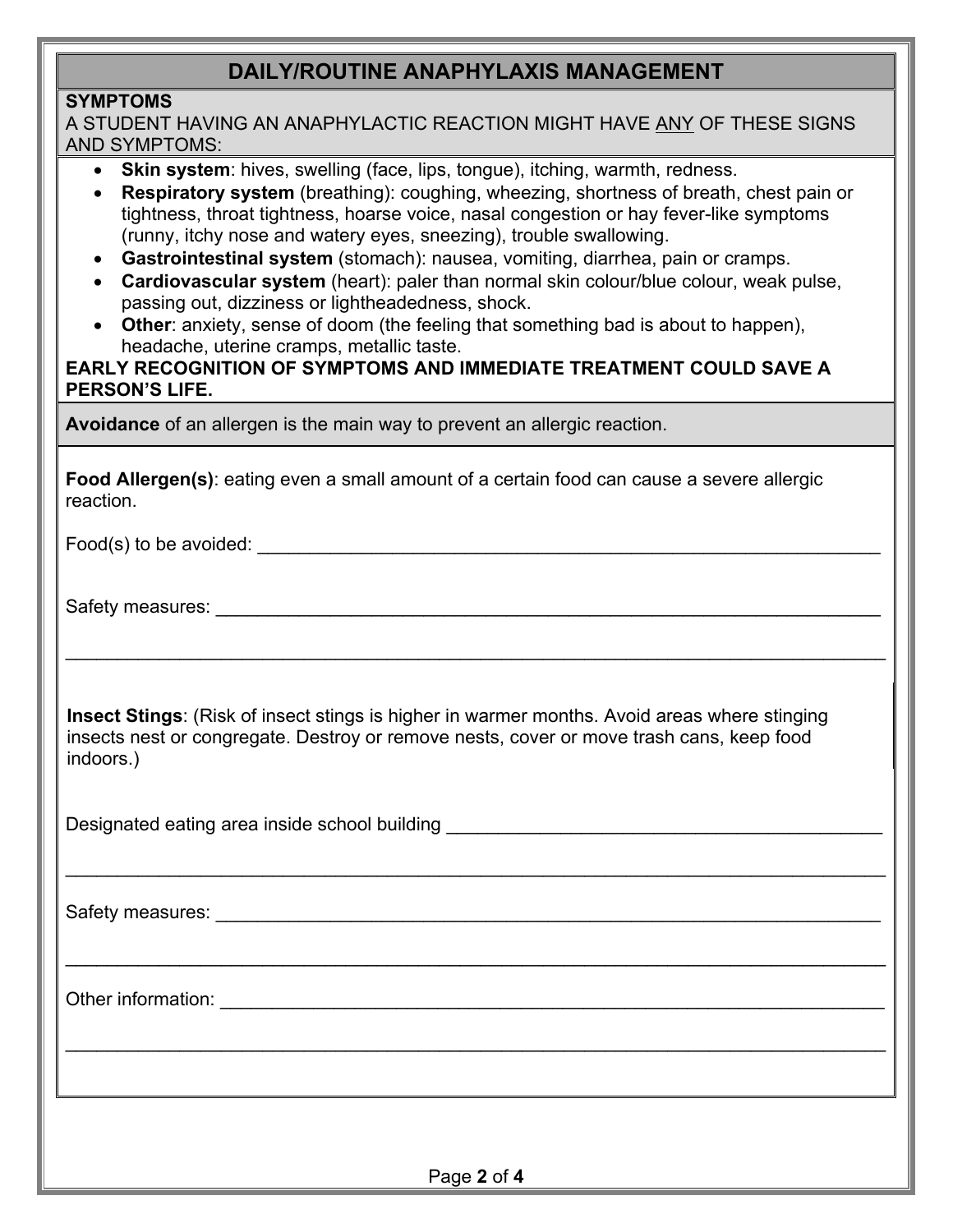### **EMERGENCY PROCEDURES (DEALING WITH AN ANAPHYLACTIC REACTION)**

ACT QUICKLY. THE FIRST SIGNS OF A REACTION CAN BE MILD, BUT SYMPTOMS CAN GET WORSE QUICKLY*.* 

### **STEPS**

- 1. Give epinephrine auto-injector (e.g. EpiPen®) at the first sign of a known or suspected anaphylactic reaction.
- 2. Call 9-1-1. Tell them someone is having a life-threatening allergic reaction.
- 3. Give a second dose of epinephrine as early as five (5) minutes after the first dose if there is no improvement in symptoms.
- 4. Follow direction of emergency personnel, including transport to hospital (ideally by ambulance), even if symptoms are mild or have stopped. The reaction could worsen or come back, even after treatment. Stay in the hospital for an appropriate period of observation as decided by the emergency department physician (generally about 4 - 6 hours).
- 5. Call emergency contact person; e.g. Parent(s)/Guardian(s).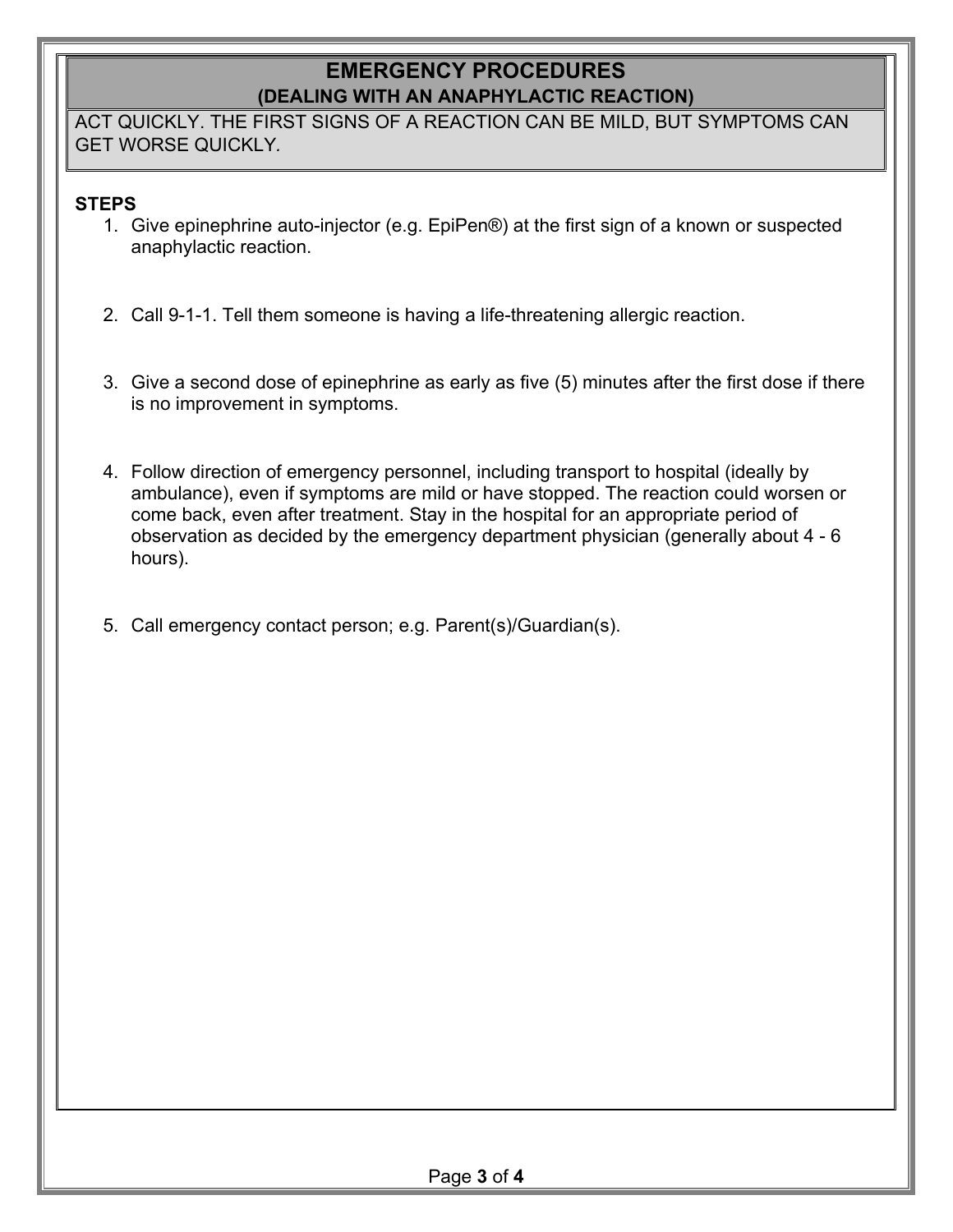# **HEALTHCARE PROVIDER INFORMATION (OPTIONAL)**

| HEALTHCARE PROVIDER INFORMATION (OPTIONAL)                                                                                                                                                                                                                                              |                                                                                                                                                                                                                                                                                                                                                                     |  |
|-----------------------------------------------------------------------------------------------------------------------------------------------------------------------------------------------------------------------------------------------------------------------------------------|---------------------------------------------------------------------------------------------------------------------------------------------------------------------------------------------------------------------------------------------------------------------------------------------------------------------------------------------------------------------|--|
| Healthcare provider may include: Physician, Nurse Practitioner, Registered Nurse, Pharmacist,<br>Respiratory Therapist, Certified Respiratory Educator, or Certified Asthma Educator.                                                                                                   |                                                                                                                                                                                                                                                                                                                                                                     |  |
|                                                                                                                                                                                                                                                                                         |                                                                                                                                                                                                                                                                                                                                                                     |  |
|                                                                                                                                                                                                                                                                                         |                                                                                                                                                                                                                                                                                                                                                                     |  |
|                                                                                                                                                                                                                                                                                         |                                                                                                                                                                                                                                                                                                                                                                     |  |
| Special Instructions/Notes/Prescription Labels:                                                                                                                                                                                                                                         |                                                                                                                                                                                                                                                                                                                                                                     |  |
| If medication is prescribed, please include dosage, frequency and method of administration, dates<br>for which the authorization to administer applies, and possible side effects.<br>* This information may remain on file if there are no changes to the student's medical condition. |                                                                                                                                                                                                                                                                                                                                                                     |  |
| <b>AUTHORIZATION/PLAN REVIEW</b>                                                                                                                                                                                                                                                        |                                                                                                                                                                                                                                                                                                                                                                     |  |
| INDIVIDUALS WITH WHOM THIS PLAN OF CARE IS TO BE SHARED                                                                                                                                                                                                                                 |                                                                                                                                                                                                                                                                                                                                                                     |  |
|                                                                                                                                                                                                                                                                                         | $\overline{\mathbf{3.}}$ $\overline{\mathbf{1.}}$                                                                                                                                                                                                                                                                                                                   |  |
| $4.$ $5.$                                                                                                                                                                                                                                                                               | $\begin{picture}(20,10) \put(0,0){\vector(1,0){100}} \put(15,0){\vector(1,0){100}} \put(15,0){\vector(1,0){100}} \put(15,0){\vector(1,0){100}} \put(15,0){\vector(1,0){100}} \put(15,0){\vector(1,0){100}} \put(15,0){\vector(1,0){100}} \put(15,0){\vector(1,0){100}} \put(15,0){\vector(1,0){100}} \put(15,0){\vector(1,0){100}} \put(15,0){\vector(1,0){100}} \$ |  |
| Other individuals to be contacted regarding Plan Of Care:<br>Before-School Program<br>$\square$ Yes<br>$\Box$ No                                                                                                                                                                        |                                                                                                                                                                                                                                                                                                                                                                     |  |
| After-School Program □ Yes □ No                                                                                                                                                                                                                                                         |                                                                                                                                                                                                                                                                                                                                                                     |  |
|                                                                                                                                                                                                                                                                                         |                                                                                                                                                                                                                                                                                                                                                                     |  |
| Other:                                                                                                                                                                                                                                                                                  |                                                                                                                                                                                                                                                                                                                                                                     |  |
| This plan remains in effect for the 20___ - 20___ school year without change and will be<br>year.)                                                                                                                                                                                      |                                                                                                                                                                                                                                                                                                                                                                     |  |
| Parent(s)/Guardian(s): Signature                                                                                                                                                                                                                                                        |                                                                                                                                                                                                                                                                                                                                                                     |  |
|                                                                                                                                                                                                                                                                                         |                                                                                                                                                                                                                                                                                                                                                                     |  |
|                                                                                                                                                                                                                                                                                         |                                                                                                                                                                                                                                                                                                                                                                     |  |
|                                                                                                                                                                                                                                                                                         |                                                                                                                                                                                                                                                                                                                                                                     |  |
|                                                                                                                                                                                                                                                                                         |                                                                                                                                                                                                                                                                                                                                                                     |  |
|                                                                                                                                                                                                                                                                                         |                                                                                                                                                                                                                                                                                                                                                                     |  |
| $\Box$                                                                                                                                                                                                                                                                                  |                                                                                                                                                                                                                                                                                                                                                                     |  |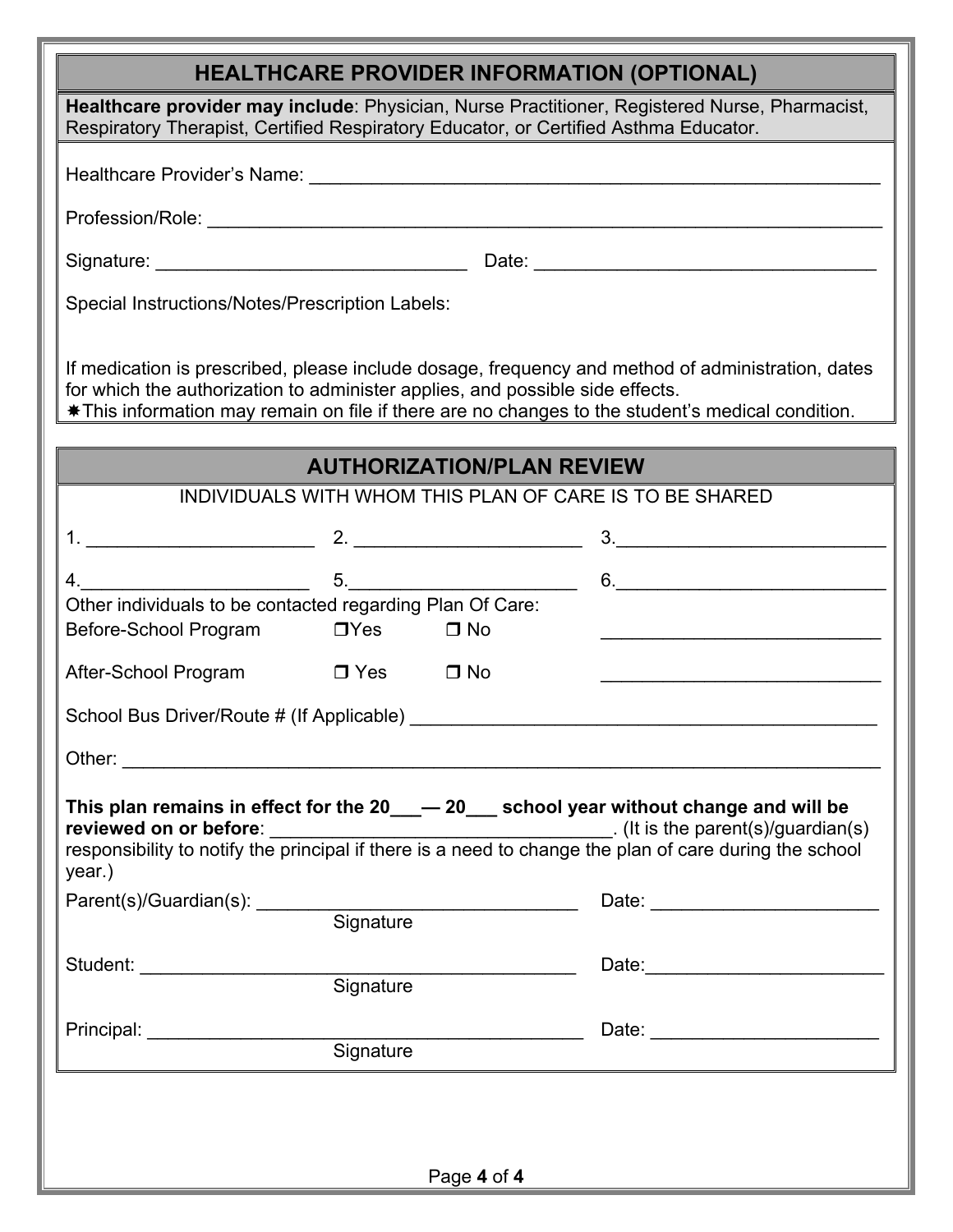

### **II. PREVALENT MEDICAL CONDITION — ASTHMA Plan of Care**

**STUDENT INFORMATION** 

| <b>Student Name</b> |  |
|---------------------|--|
|                     |  |

Student Name \_\_\_\_\_\_\_\_\_\_\_\_\_\_\_\_ Date Of Birth \_\_\_\_\_\_\_\_\_\_\_\_\_\_\_

Ontario Ed. # \_ \_ \_ \_ \_ \_ \_ \_ \_ \_ \_ \_ \_ \_ \_ Age \_ \_ \_ \_ \_ \_ \_ \_ \_ \_ \_ \_ \_ \_ \_ \_ \_

Student Photo (optional)

Grade \_\_\_\_\_\_\_\_\_\_\_\_\_\_\_\_\_\_\_\_\_\_\_ Teacher(s) \_\_\_\_\_\_\_\_\_\_\_\_\_\_\_\_\_

| <b>EMERGENCY CONTACTS (LIST IN PRIORITY)</b> |                     |                      |                        |  |
|----------------------------------------------|---------------------|----------------------|------------------------|--|
| <b>NAME</b>                                  | <b>RELATIONSHIP</b> | <b>DAYTIME PHONE</b> | <b>ALTERNATE PHONE</b> |  |
|                                              |                     |                      |                        |  |
|                                              |                     |                      |                        |  |
|                                              |                     |                      |                        |  |

| <b>KNOWN ASTHMA TRIGGERS</b><br>CHECK $(\checkmark)$ ALL THOSE THAT APPLY |                                              |                                                               |  |                |  |               |
|---------------------------------------------------------------------------|----------------------------------------------|---------------------------------------------------------------|--|----------------|--|---------------|
| □ Colds/Flu/Illness                                                       |                                              | □ Strong Smells<br>□ Change In Weather<br><b>D</b> Pet Dander |  |                |  |               |
| $\Box$ Smoke (e.g., tobacco,<br>fire, cannabis, second-hand<br>smoke)     | $\Box$ Mould                                 | □ Dust                                                        |  | □ Cold Weather |  | $\Box$ Pollen |
| $\Box$ Physical Activity/Exercise $\Box$ Other (Specify)                  |                                              |                                                               |  |                |  |               |
|                                                                           | □ At Risk For Anaphylaxis (Specify Allergen) |                                                               |  |                |  |               |
| □ Asthma Trigger Avoidance Instructions:                                  |                                              |                                                               |  |                |  |               |
| □ Any Other Medical Condition Or Allergy?                                 |                                              |                                                               |  |                |  |               |
|                                                                           |                                              |                                                               |  |                |  |               |
| Page 1 of 4                                                               |                                              |                                                               |  |                |  |               |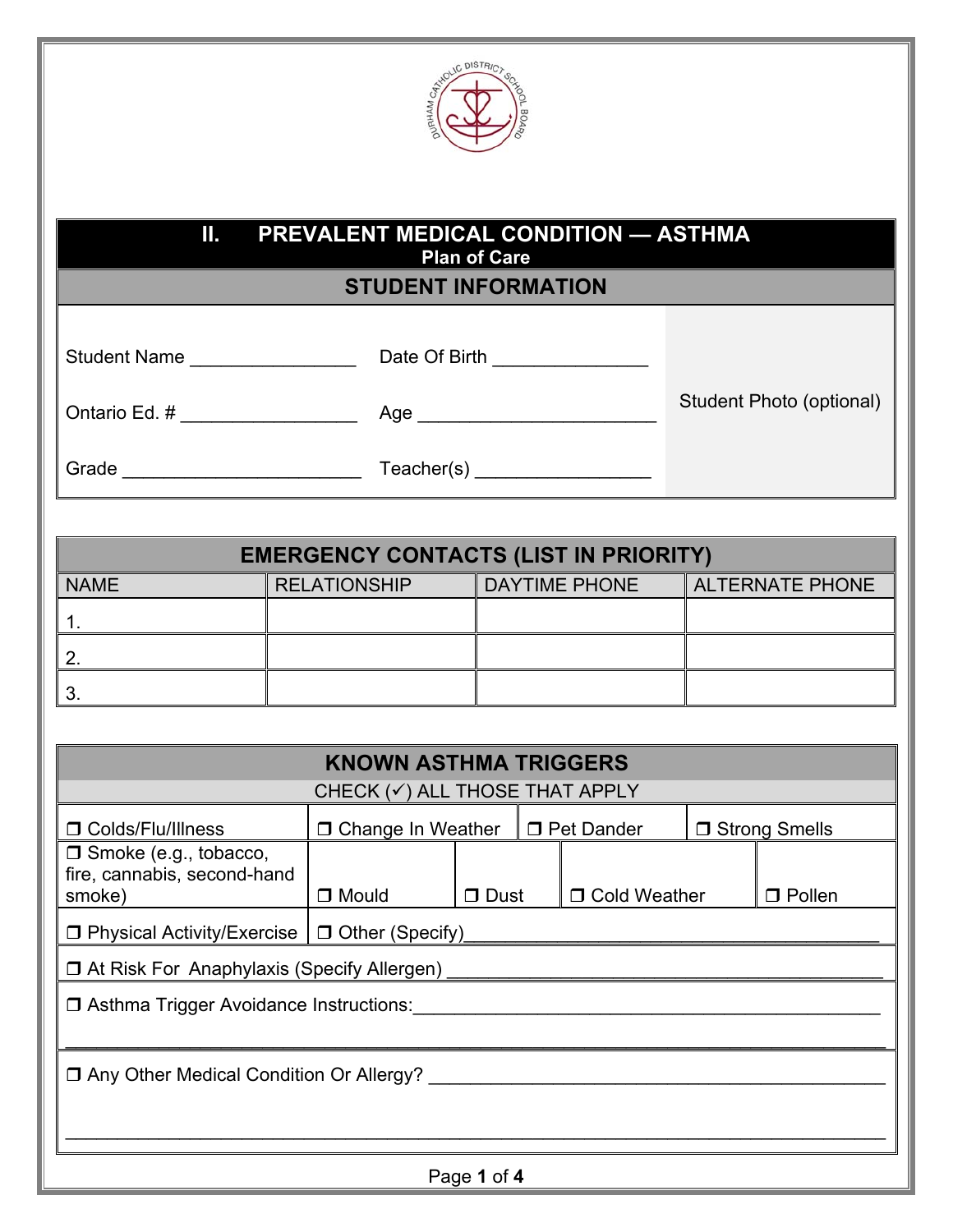| <b>DAILY/ ROUTINE ASTHMA MANAGEMENT</b>                                                                                                                                                                       |           |  |
|---------------------------------------------------------------------------------------------------------------------------------------------------------------------------------------------------------------|-----------|--|
| RELIEVER INHALER USE AT SCHOOL AND DURING SCHOOL-RELATED ACTIVITIES                                                                                                                                           |           |  |
| A reliever inhaler is a fast-acting medication (usually blue in colour) that is used when someone is<br>having asthma symptoms. The reliever inhaler should be used:                                          |           |  |
| □ When student is experiencing asthma symptoms (e.g., trouble breathing, coughing, wheezing).                                                                                                                 |           |  |
|                                                                                                                                                                                                               |           |  |
|                                                                                                                                                                                                               |           |  |
|                                                                                                                                                                                                               |           |  |
| Spacer (valved holding chamber) provided?<br><u>D</u> Yes D No                                                                                                                                                |           |  |
| Place $a(\checkmark)$ check mark beside the type of reliever inhaler that the student uses:<br>□ Airomir □ Ventolin                                                                                           |           |  |
| □ Student requires assistance to access reliever inhaler. Inhaler must be readily accessible.                                                                                                                 |           |  |
| Reliever inhaler is kept:                                                                                                                                                                                     |           |  |
| ег плыег is кер.<br>□ With _______________ – location: _________________ Other Location: __________                                                                                                           |           |  |
| $\Box$ In locker # Locker Combination:                                                                                                                                                                        |           |  |
| □ Student will carry their reliever inhaler at all times including during recess, gym, outdoor and<br>off-site activities.                                                                                    |           |  |
| Reliever inhaler is kept in the student's:<br>$\Box$ Pocket                                                                                                                                                   |           |  |
| □ Backpack/fanny Pack<br>$\Box$ Case/pouch                                                                                                                                                                    |           |  |
|                                                                                                                                                                                                               |           |  |
| Does student require assistance to <b>administer</b> reliever inhaler? $\Box$ Yes<br><b>J</b> Student's spare reliever inhaler is kept:                                                                       | $\Box$ No |  |
| □ In main office (specify location): _____________________Other Location: ___________<br>□In locker #: ________Locker Combination: ___________                                                                |           |  |
|                                                                                                                                                                                                               |           |  |
| <b>CONTROLLER MEDICATION USE AT SCHOOL AND DURING SCHOOL-RELATED ACTIVITES</b>                                                                                                                                |           |  |
| Controller medications are taken regularly every day to control asthma. Usually, they are taken in<br>the morning and at night, so generally not taken at school (unless the student will be participating in |           |  |
| an overnight activity).                                                                                                                                                                                       |           |  |
| Use/administer ___________________<br>(Name of Medication)                                                                                                                                                    |           |  |
| Use/administer<br>(Name of Medication)                                                                                                                                                                        |           |  |
| Use/administer __________________<br>(Name of Medication)                                                                                                                                                     |           |  |
| Page 2 of 4                                                                                                                                                                                                   |           |  |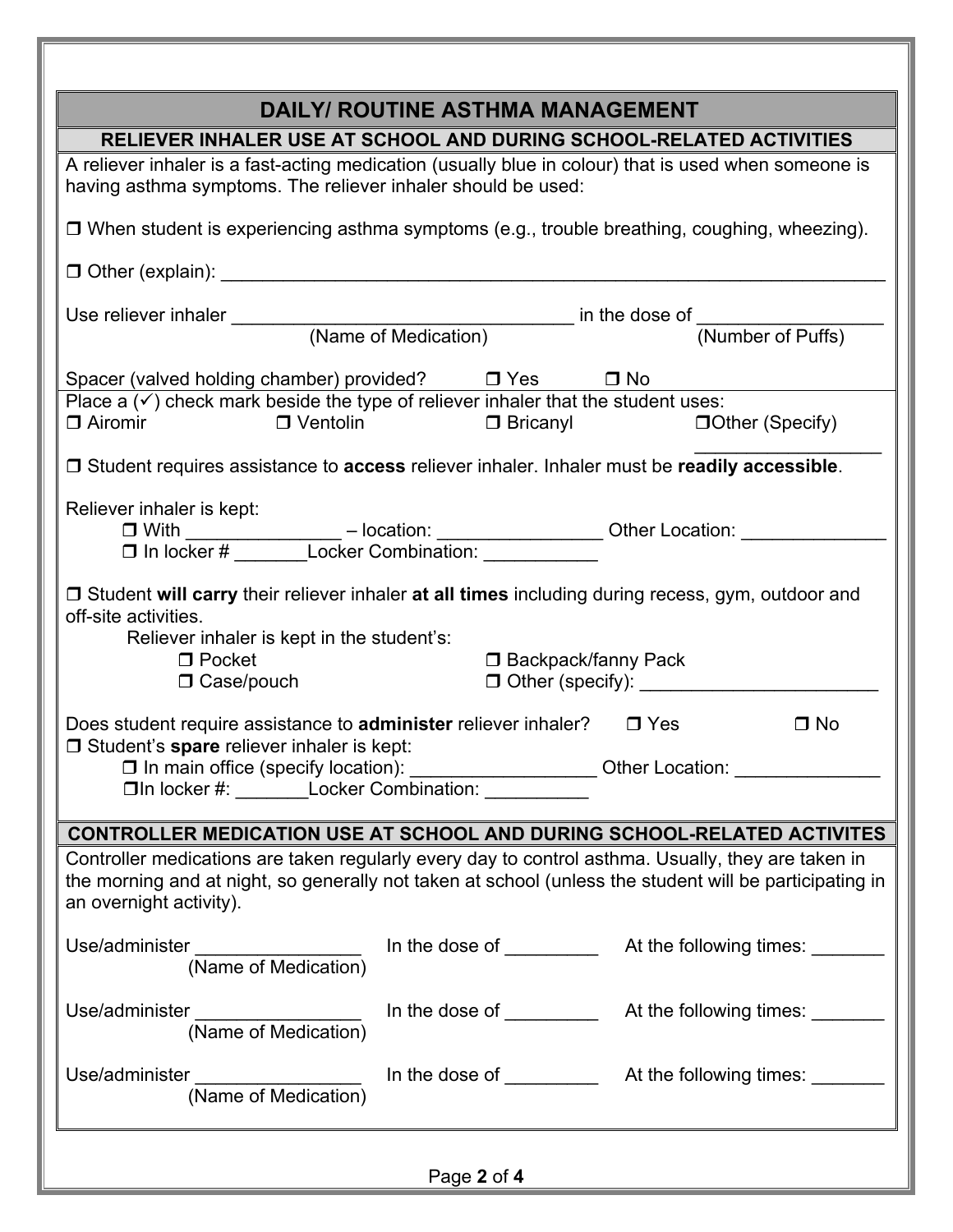### **EMERGENCY PROCEDURES**

### **IF ANY OF THE FOLLOWING OCCUR:**

- Continuous coughing
- Trouble breathing
- Chest tightness
- Wheezing (whistling sound in chest)
- (\* Student may also be restless, irritable and/or quiet.)

### **TAKE ACTION:**

**STEP 1:** Immediately use fast-acting reliever inhaler (usually a blue inhaler). Use a spacer if provided.

**STEP 2:** Check symptoms. Only return to normal activity when all symptoms are gone. If symptoms get worse or do not improve within 10 minutes, this is an **EMERGENCY!**  Follow steps below.

### **IF ANY OF THE FOLLOWING OCCUR:**

- Breathing is difficult and fast
- Cannot speak in full sentences
- Lips or nail beds are blue or grey
- Skin or neck or chest sucked in with each breath

(\*Student may also be anxious, restless, and/or quiet.)

### **THIS IS AN EMERGENCY:**

### **STEP 1: IMMEDIATELY USE ANY FAST-ACTING RELIEVER (USUALLY A BLUE INHALER). USE A SPACER IF PROVIDED.**

Call 9-1-1 for an ambulance. Follow 9-1-1 communication protocol with emergency responders.

**STEP 2:** If symptoms continue, use reliever inhaler every 5-15 minutes until medical attention arrives.

While waiting for medical help to arrive:

- $\checkmark$  Have student sit up with arms resting on a table (do not have student lie down unless it is an anaphylactic reaction).
- $\checkmark$  Do not have the student breathe into a bag.
- $\checkmark$  Stay calm, reassure the student and stay by his/her side.
- $\checkmark$  Notify parent(s)/guardian(s) or emergency contact.

# **HEALTHCARE PROVIDER INFORMATION (OPTIONAL)**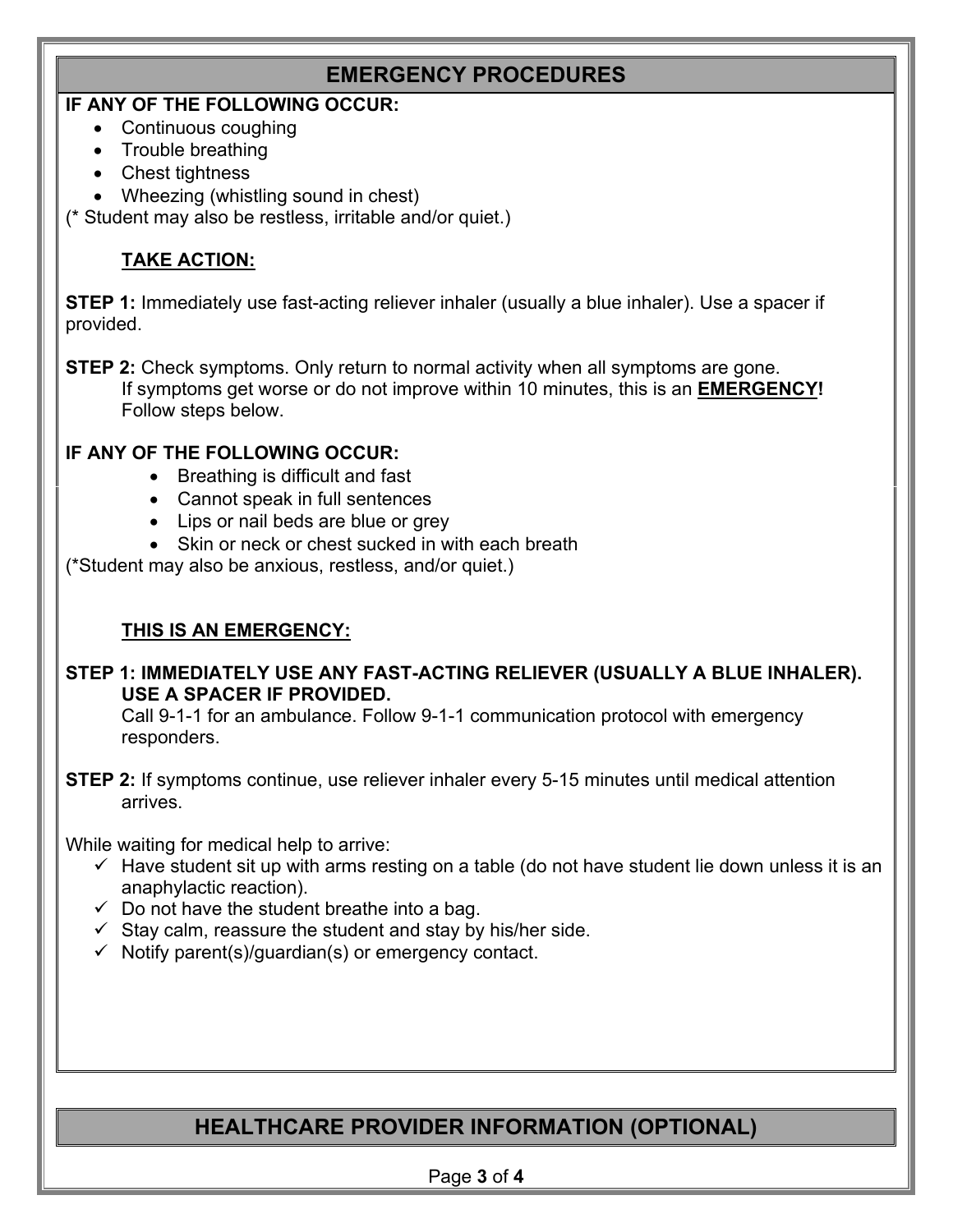| Respiratory Therapist, Certified Respiratory Educator, or Certified Asthma Educator. |            |                                  | Healthcare provider may include: Physician, Nurse Practitioner, Registered Nurse, Pharmacist,                                                                                                          |
|--------------------------------------------------------------------------------------|------------|----------------------------------|--------------------------------------------------------------------------------------------------------------------------------------------------------------------------------------------------------|
|                                                                                      |            |                                  |                                                                                                                                                                                                        |
|                                                                                      |            |                                  |                                                                                                                                                                                                        |
|                                                                                      |            |                                  |                                                                                                                                                                                                        |
|                                                                                      |            |                                  |                                                                                                                                                                                                        |
| Special Instructions/Notes/Prescription Labels:                                      |            |                                  |                                                                                                                                                                                                        |
| for which the authorization to administer applies, and possible side effects.        |            |                                  | If medication is prescribed, please include dosage, frequency and method of administration, dates<br>* This information may remain on file if there are no changes to the student's medical condition. |
|                                                                                      |            | <b>AUTHORIZATION/PLAN REVIEW</b> |                                                                                                                                                                                                        |
|                                                                                      |            |                                  | INDIVIDUALS WITH WHOM THIS PLAN OF CARE IS TO BE SHARED                                                                                                                                                |
|                                                                                      |            |                                  |                                                                                                                                                                                                        |
|                                                                                      |            |                                  |                                                                                                                                                                                                        |
|                                                                                      |            |                                  | $5.$ 6. $6.$                                                                                                                                                                                           |
| Other Individuals To Be Contacted Regarding Plan Of Care:                            |            |                                  |                                                                                                                                                                                                        |
| Before-School Program                                                                | $\Box$ Yes | $\Box$ No                        | <u> 1989 - Johann John Stone, mars et al. (</u>                                                                                                                                                        |
| After-School Program □ Yes □ No                                                      |            |                                  |                                                                                                                                                                                                        |
|                                                                                      |            |                                  | School Bus Driver/Route # (If Applicable) School Bus Driver/Route # (If Applicable)                                                                                                                    |
| Other:                                                                               |            |                                  |                                                                                                                                                                                                        |
| year).                                                                               |            |                                  | This plan remains in effect for the 20___ - 20___ school year without change and will be                                                                                                               |
|                                                                                      |            |                                  |                                                                                                                                                                                                        |
| Parent(s)/Guardian(s): Signature                                                     |            |                                  |                                                                                                                                                                                                        |
|                                                                                      |            |                                  | Date: 2008                                                                                                                                                                                             |
|                                                                                      |            |                                  |                                                                                                                                                                                                        |
| Principal: <b>Example 2014</b>                                                       |            |                                  | Date: <u>_________________________</u>                                                                                                                                                                 |
|                                                                                      | Signature  |                                  |                                                                                                                                                                                                        |
|                                                                                      |            |                                  |                                                                                                                                                                                                        |
|                                                                                      |            |                                  |                                                                                                                                                                                                        |
|                                                                                      |            |                                  |                                                                                                                                                                                                        |
|                                                                                      |            | Page 4 of 4                      |                                                                                                                                                                                                        |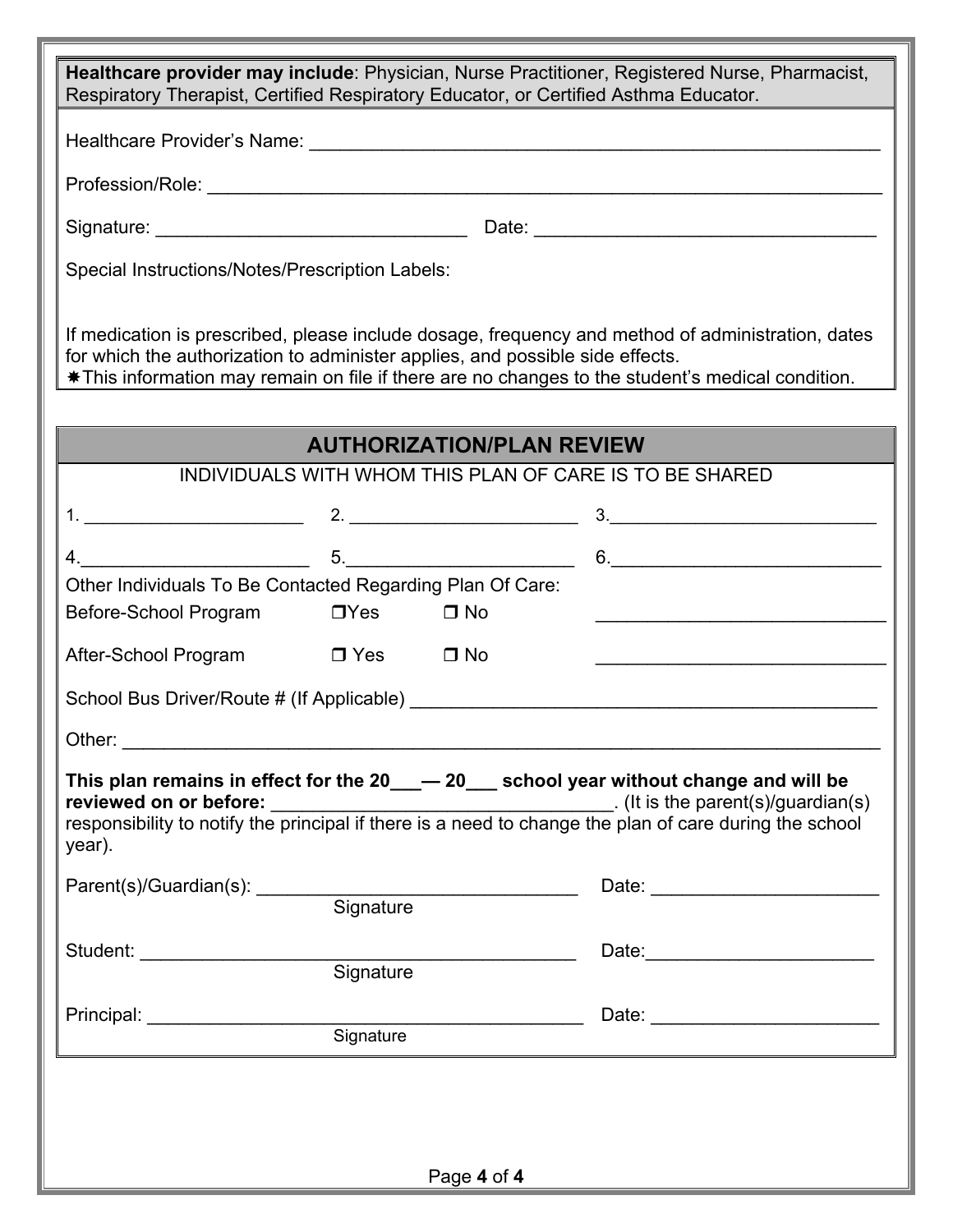

### **III. PREVALENT MEDICAL CONDITION — DIABETES** Plan of Care

**STUDENT INFORMATION** 

| Student Name |  | Date Of Birth |  |
|--------------|--|---------------|--|
|--------------|--|---------------|--|

Ontario Ed. # \_\_\_\_\_\_\_\_\_\_\_\_\_\_\_\_ Age \_\_\_\_\_\_\_\_\_\_\_\_\_\_\_\_\_\_\_\_\_

Grade \_\_\_\_\_\_\_\_\_\_\_\_\_\_\_\_\_\_\_\_\_ Teacher(s)\_\_\_\_\_\_\_\_\_\_\_\_\_\_\_\_

Diabetes Type Type 1 \_\_\_\_ Type 2 \_\_\_\_

## **EMERGENCY CONTACTS (LIST IN PRIORITY)**

Student Photo (optional)

| <b>NAME</b> | <b>RELATIONSHIP</b> | <b>DAYTIME PHONE</b> | <b>ALTERNATE PHONE</b> |
|-------------|---------------------|----------------------|------------------------|
|             |                     |                      |                        |
|             |                     |                      |                        |
|             |                     |                      |                        |

### **DIABETES SUPPORTS**

Names of trained individuals who will provide support with diabetes-related tasks: (e.g. designated staff or community care allies.) \_\_\_\_\_\_\_\_\_\_\_\_\_\_\_\_\_\_\_\_\_\_\_\_\_\_\_\_\_\_\_\_\_\_\_\_\_\_\_\_\_\_\_\_\_\_\_\_\_\_\_\_\_\_

 $\mathcal{L}_\mathcal{L} = \{ \mathcal{L}_\mathcal{L} = \{ \mathcal{L}_\mathcal{L} = \{ \mathcal{L}_\mathcal{L} = \{ \mathcal{L}_\mathcal{L} = \{ \mathcal{L}_\mathcal{L} = \{ \mathcal{L}_\mathcal{L} = \{ \mathcal{L}_\mathcal{L} = \{ \mathcal{L}_\mathcal{L} = \{ \mathcal{L}_\mathcal{L} = \{ \mathcal{L}_\mathcal{L} = \{ \mathcal{L}_\mathcal{L} = \{ \mathcal{L}_\mathcal{L} = \{ \mathcal{L}_\mathcal{L} = \{ \mathcal{L}_\mathcal{$ 

Method of home-school communication: \_\_\_\_\_\_\_\_\_\_\_\_\_\_\_\_\_\_\_\_\_\_\_\_\_\_\_\_\_\_\_\_\_\_\_\_\_\_\_\_\_\_\_\_\_\_

Any other medical condition or allergy? \_\_\_\_\_\_\_\_\_\_\_\_\_\_\_\_\_\_\_\_\_\_\_\_\_\_\_\_\_\_\_\_\_\_\_\_\_\_\_\_\_\_\_\_\_\_\_

Page **1** of **6**

 $\mathcal{L}_\mathcal{L} = \{ \mathcal{L}_\mathcal{L} = \{ \mathcal{L}_\mathcal{L} = \{ \mathcal{L}_\mathcal{L} = \{ \mathcal{L}_\mathcal{L} = \{ \mathcal{L}_\mathcal{L} = \{ \mathcal{L}_\mathcal{L} = \{ \mathcal{L}_\mathcal{L} = \{ \mathcal{L}_\mathcal{L} = \{ \mathcal{L}_\mathcal{L} = \{ \mathcal{L}_\mathcal{L} = \{ \mathcal{L}_\mathcal{L} = \{ \mathcal{L}_\mathcal{L} = \{ \mathcal{L}_\mathcal{L} = \{ \mathcal{L}_\mathcal{$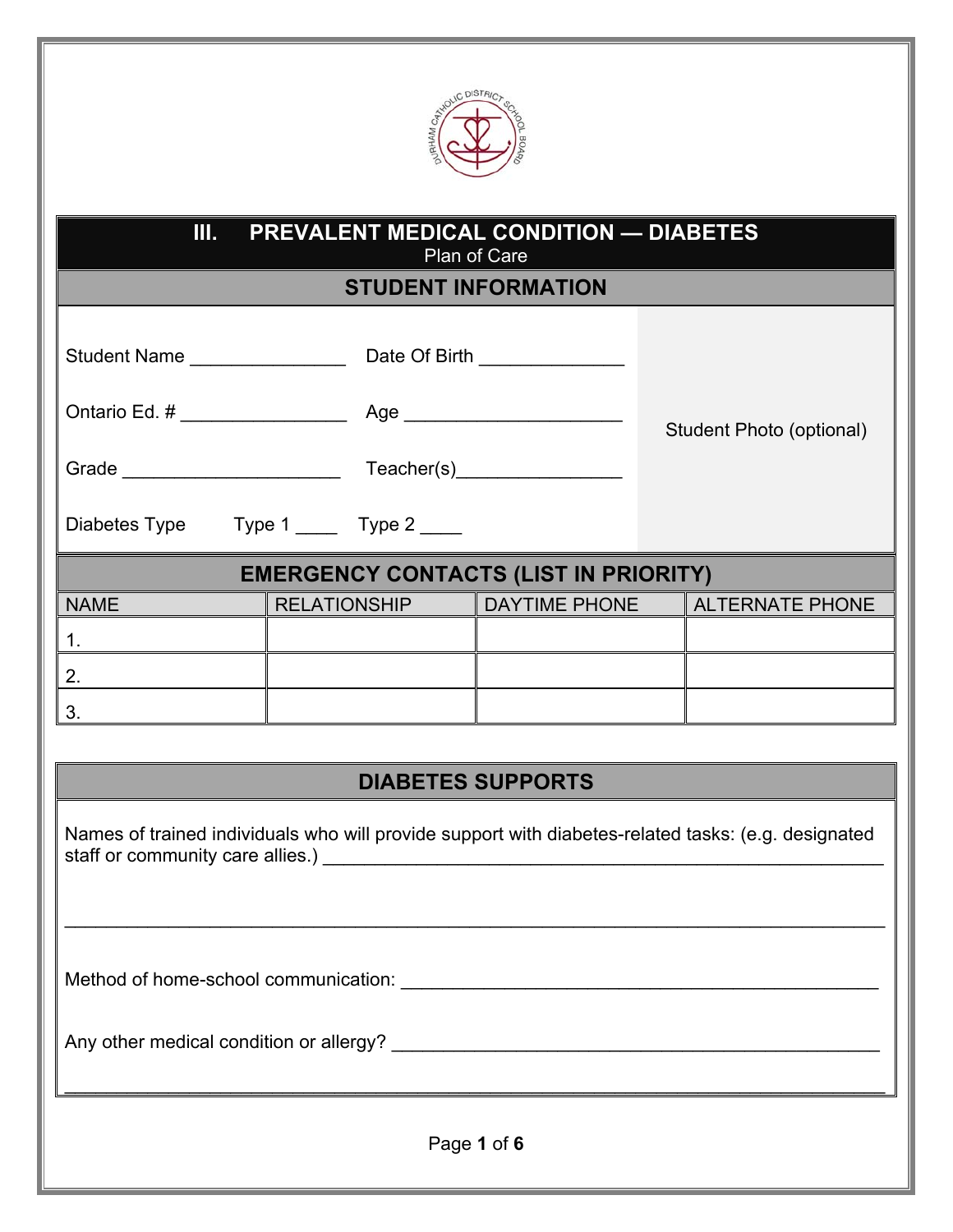# **DAILY/ROUTINE DIABETES MANAGEMENT**

| Student is able to manage their diabetes care independently and does not require any special care<br>from the school.<br>$\Box$ Yes<br>$\Box$ No<br>□ If Yes, go directly to page five (5) — Emergency Procedures |                                                                                                          |  |  |
|-------------------------------------------------------------------------------------------------------------------------------------------------------------------------------------------------------------------|----------------------------------------------------------------------------------------------------------|--|--|
| <b>ROUTINE</b>                                                                                                                                                                                                    | <b>ACTION</b>                                                                                            |  |  |
| <b>BLOOD GLUCOSE</b><br><b>MONITORING</b>                                                                                                                                                                         | Target Blood Glucose Range Manual Allen Manual Allen Manual Allen Manual Allen Manual Allen Manual Allen |  |  |
| $\Box$ Student requires trained<br>individual to check BG/ read<br>meter.                                                                                                                                         |                                                                                                          |  |  |
| $\Box$ Student needs supervision<br>to check BG/ read meter.                                                                                                                                                      | Contact Parent(s)/Guardian(s) if BG is:                                                                  |  |  |
| $\Box$ Student can independently<br>check BG/ read meter.                                                                                                                                                         | Parent(s)/Guardian(s) Responsibilities:                                                                  |  |  |
| $\Box$ Student has continuous<br>glucose monitor (CGM)                                                                                                                                                            |                                                                                                          |  |  |
| <b><math>*</math> Students should be able to</b><br>check blood glucose anytime,<br>anyplace, respecting their<br>preference for privacy.                                                                         |                                                                                                          |  |  |
| <b>NUTRITION BREAKS</b>                                                                                                                                                                                           | Recommended time(s) for meals/snacks:                                                                    |  |  |
| $\Box$ Student requires supervision<br>during meal times to ensure<br>completion.                                                                                                                                 | Parent(s)/Guardian(s) Responsibilities:                                                                  |  |  |
| $\Box$ Student can independently<br>manage his/her food intake.                                                                                                                                                   | School Responsibilities: School Responsibilities:                                                        |  |  |
| <b>★ Reasonable accommodation</b><br>must be made to allow student<br>to eat all of the provided meals<br>and snacks on time. Students<br>should not trade or share<br>food/snacks with other<br>students.        | Special instructions for meal days/ special events:                                                      |  |  |
|                                                                                                                                                                                                                   |                                                                                                          |  |  |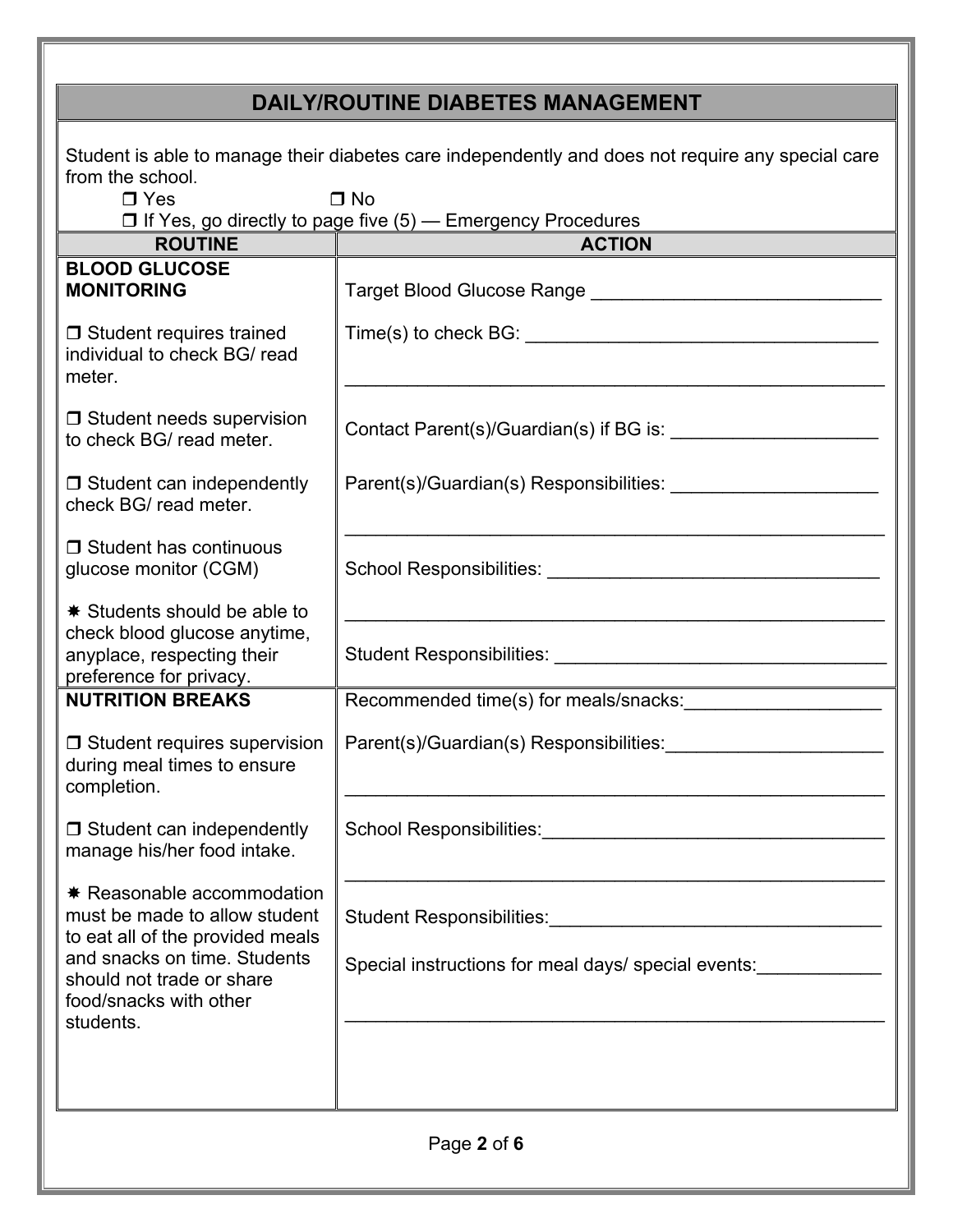| <b>ROUTINE</b>                                                                                                                                                                                                                                                                                                                                                                                                                                                                                                                                                                                                                                                                                                                           |                                                                                                           | <b>ACTION (CONTINUED)</b>                                                                                                                                                                                                                                                                      |
|------------------------------------------------------------------------------------------------------------------------------------------------------------------------------------------------------------------------------------------------------------------------------------------------------------------------------------------------------------------------------------------------------------------------------------------------------------------------------------------------------------------------------------------------------------------------------------------------------------------------------------------------------------------------------------------------------------------------------------------|-----------------------------------------------------------------------------------------------------------|------------------------------------------------------------------------------------------------------------------------------------------------------------------------------------------------------------------------------------------------------------------------------------------------|
| <b>INSULIN</b>                                                                                                                                                                                                                                                                                                                                                                                                                                                                                                                                                                                                                                                                                                                           |                                                                                                           |                                                                                                                                                                                                                                                                                                |
| $\Box$ Student does not take insulin<br>at school.<br>$\Box$ Student takes insulin at<br>school by:<br>$\Box$ Injection<br>$\Box$ Pump<br>$\Box$ Insulin is given by:<br>$\Box$ Student<br>$\Box$ Student with<br>supervision<br>$\square$ Parent(s)/Guardian(s)<br>□ Health Care<br>Professional<br>* All students with Type 1<br>diabetes use insulin. Some<br>students will require insulin<br>during the school day, typically<br>before meal/nutrition breaks.<br><b>ACTIVITY PLAN</b><br>Physical activity lowers blood<br>glucose. BG is often checked<br>before activity. Carbohydrates<br>may need to be eaten<br>before/after physical activity.<br>A source of fast-acting sugar<br>must always be within students'<br>reach. | □ Before school:<br>□ Lunch Break:<br>to help prevent low blood sugar:<br>extracurricular, Terry Fox Run) | □ Morning Break:<br>□ Afternoon Break:<br>Parent(s)/Guardian(s) responsibilities:<br>Please indicate what this student must do prior to physical activity<br>For special events, notify parent(s)/guardian(s) in advance so that<br>appropriate adjustments or arrangements can be made. (e.g. |
|                                                                                                                                                                                                                                                                                                                                                                                                                                                                                                                                                                                                                                                                                                                                          | Page 3 of 6                                                                                               |                                                                                                                                                                                                                                                                                                |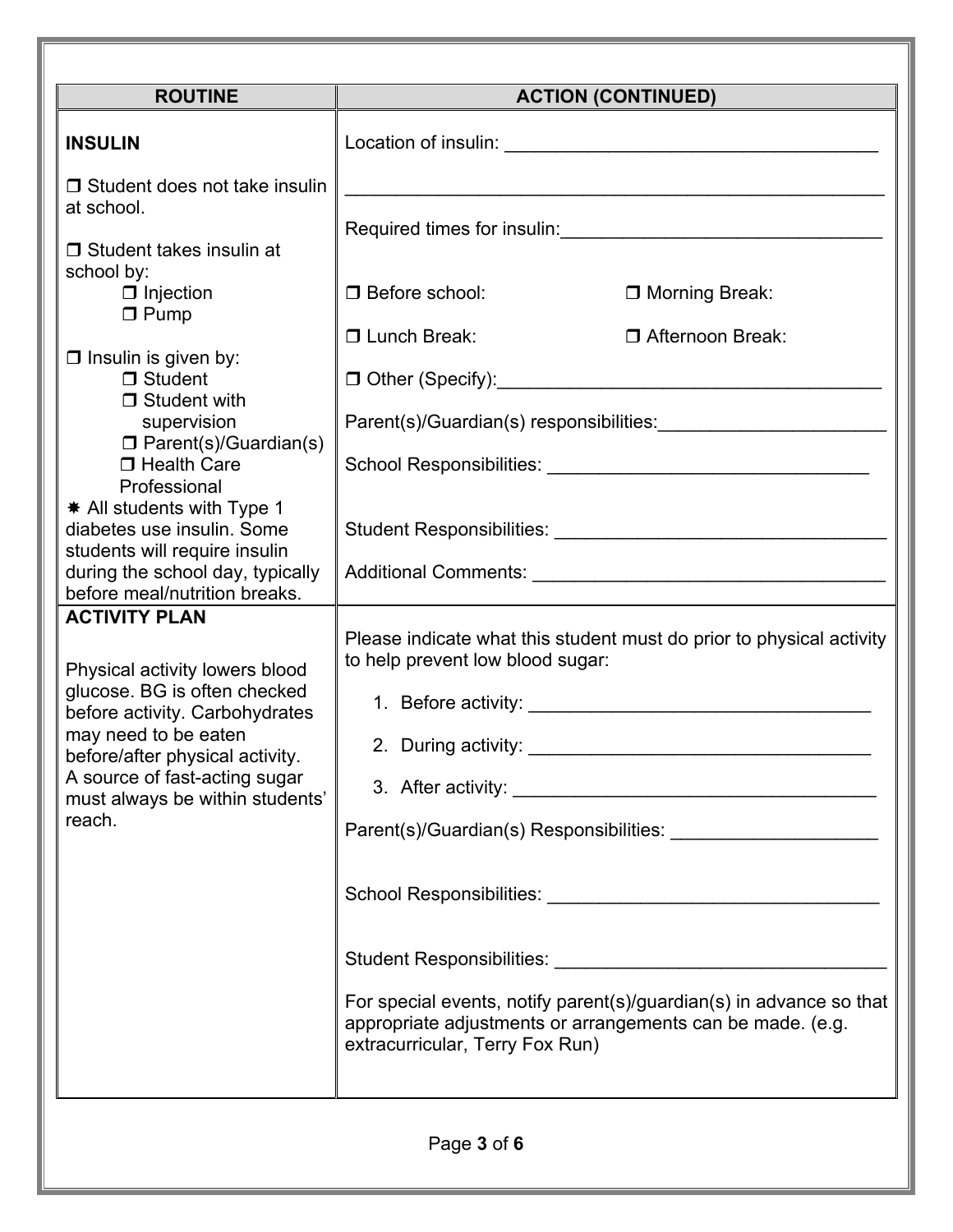| <b>ROUTINE</b>                                                                                                                                                                                                                                                   | <b>ACTION (CONTINUED)</b>                                                                                                                                                                                                                                                        |  |  |
|------------------------------------------------------------------------------------------------------------------------------------------------------------------------------------------------------------------------------------------------------------------|----------------------------------------------------------------------------------------------------------------------------------------------------------------------------------------------------------------------------------------------------------------------------------|--|--|
| <b>DIABETES MANAGEMENT</b><br><b>KIT</b><br>Parents must provide,<br>maintain, and refresh<br>supplies. School must ensure<br>this kit is accessible all times.<br>(e.g. field trips, fire drills,<br>lockdowns) and advise<br>parents when supplies are<br>low. | Kits will be available in different locations but will include:<br>□ Blood Glucose meter, BG test strips, and lancets<br>$\Box$ Insulin and insulin pen and supplies.<br>□ Source of fast-acting sugar<br>(e.g. juice, candy, glucose tabs.)<br>□ Carbohydrate containing snacks |  |  |
|                                                                                                                                                                                                                                                                  | Location of Kit:                                                                                                                                                                                                                                                                 |  |  |
| <b>SPECIAL NEEDS</b><br>A student with special<br>considerations may require<br>more assistance than<br>outlined in this plan.                                                                                                                                   | Comments:                                                                                                                                                                                                                                                                        |  |  |
| Page 4 of 6                                                                                                                                                                                                                                                      |                                                                                                                                                                                                                                                                                  |  |  |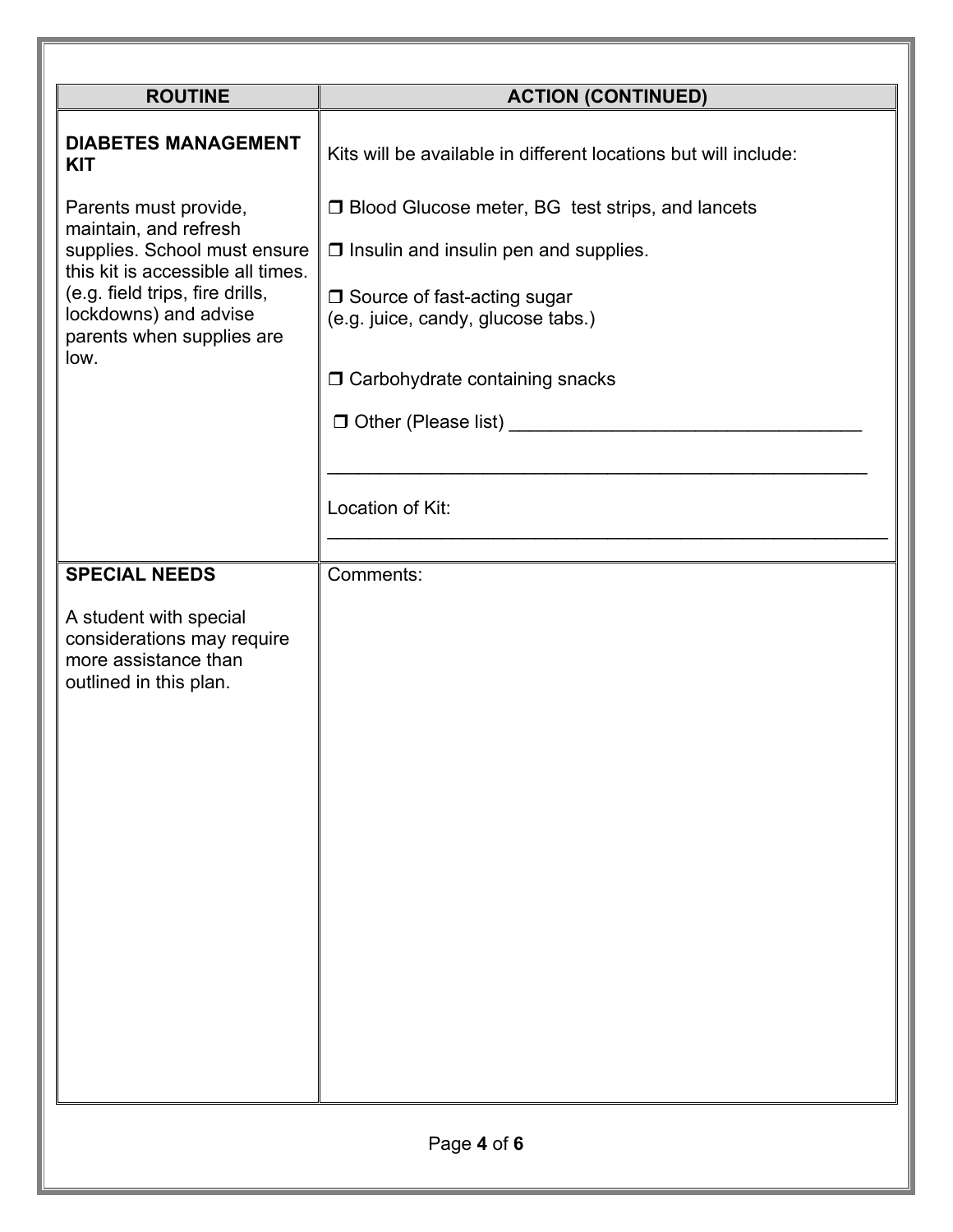| <b>EMERGENCY PROCEDURES</b><br><b>HYPOGLYCEMIA - LOW BLOOD GLUCOSE</b><br>(4 mmol/L or less)<br>DO NOT LEAVE STUDENT UNATTENDED                                                                                                                                                                                                                                                                                                                                                                                                                                                                                                                                                                                                                  |                                                                                                                                             |                      |  |  |  |  |
|--------------------------------------------------------------------------------------------------------------------------------------------------------------------------------------------------------------------------------------------------------------------------------------------------------------------------------------------------------------------------------------------------------------------------------------------------------------------------------------------------------------------------------------------------------------------------------------------------------------------------------------------------------------------------------------------------------------------------------------------------|---------------------------------------------------------------------------------------------------------------------------------------------|----------------------|--|--|--|--|
| Usual symptoms of Hypoglycemia for my child are:                                                                                                                                                                                                                                                                                                                                                                                                                                                                                                                                                                                                                                                                                                 |                                                                                                                                             |                      |  |  |  |  |
| $\Box$ Shaky<br>□ Blurred Vision<br>$\Box$ Pale                                                                                                                                                                                                                                                                                                                                                                                                                                                                                                                                                                                                                                                                                                  | $\Box$ Trembling<br>□ Irritable/Grouchy<br>$\Box$ Dizzy<br>□ Hungry<br>$\Box$ Headache<br>□ Weak/Fatigue<br>$\Box$ Confused<br>$\Box$ Other |                      |  |  |  |  |
| Steps to take for Mild Hypoglycemia (student is responsive)<br>1. Check blood glucose, give _____grams of fast acting carbohydrate (e.g. 1/2 cup of juice, 15<br>skittles)<br>2. Re-check blood glucose in 15 minutes.<br>3. If still below 4 mmol/L, repeat steps 1 and 2 until BG is above 4 mmol/L. Give a starchy<br>snack if next meal/snack is more than one (1) hour away.<br>Steps for Severe Hypoglycemia (student is unresponsive)<br>1. Place the student on their side in the recovery position.<br>2. Call 9-1-1. Do not give food or drink (choking hazard). Supervise student until emergency<br>medical personnel arrives.<br>3. Contact parent(s)/guardian(s) or emergency contact<br><b>HYPERGLYCEMIA - HIGH BLOOD GLOCOSE</b> |                                                                                                                                             |                      |  |  |  |  |
|                                                                                                                                                                                                                                                                                                                                                                                                                                                                                                                                                                                                                                                                                                                                                  |                                                                                                                                             | (14 MMOL/L OR ABOVE) |  |  |  |  |
| Usual symptoms of hyperglycemia for my child are:                                                                                                                                                                                                                                                                                                                                                                                                                                                                                                                                                                                                                                                                                                |                                                                                                                                             |                      |  |  |  |  |
| □ Extreme Thirst<br>$\Box$ Hungry<br>□ Warm, Flushed Skin                                                                                                                                                                                                                                                                                                                                                                                                                                                                                                                                                                                                                                                                                        | □ Frequent Urination<br>$\Box$ Headache<br>□ Abdominal Pain<br><b>D</b> Blurred Vision<br>$\Box$ Irritability<br>$\Box$ Other:              |                      |  |  |  |  |
| Steps to take for Mild Hyperglycemia<br>1. Allow student free use of bathroom<br>2. Encourage student to drink water only<br>3. Inform the parent/guardian if BG is above                                                                                                                                                                                                                                                                                                                                                                                                                                                                                                                                                                        |                                                                                                                                             |                      |  |  |  |  |
| Symptoms of Severe Hyperglycemia (Notify parent(s)/guardian(s) immediately)<br>□ Rapid, Shallow Breathing<br>$\Box$ Vomiting<br><b>D</b> Fruity Breath                                                                                                                                                                                                                                                                                                                                                                                                                                                                                                                                                                                           |                                                                                                                                             |                      |  |  |  |  |
| Steps to take for Severe Hyperglycemia<br>1. If possible, confirm hyperglycemia by testing blood glucose<br>2. Call parent(s)/guardian(s) or emergency contact                                                                                                                                                                                                                                                                                                                                                                                                                                                                                                                                                                                   |                                                                                                                                             |                      |  |  |  |  |
|                                                                                                                                                                                                                                                                                                                                                                                                                                                                                                                                                                                                                                                                                                                                                  |                                                                                                                                             | Page 5 of 6          |  |  |  |  |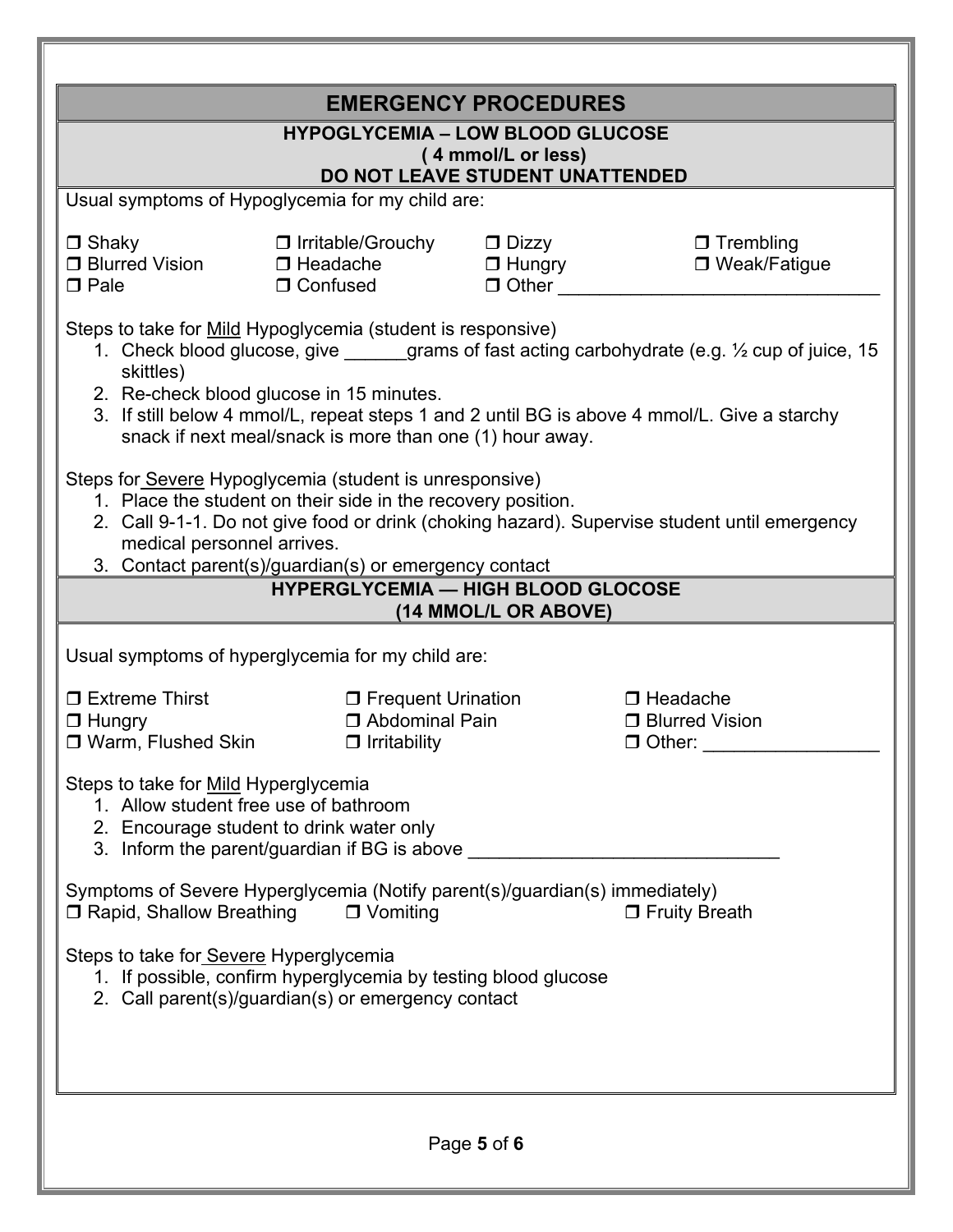|                                                                                                                                                                                                                                |                                           |                                  | <b>HEALTHCARE PROVIDER INFORMATION (OPTIONAL)</b>                                                                                                                                                      |
|--------------------------------------------------------------------------------------------------------------------------------------------------------------------------------------------------------------------------------|-------------------------------------------|----------------------------------|--------------------------------------------------------------------------------------------------------------------------------------------------------------------------------------------------------|
| Respiratory Therapist, Certified Respiratory Educator, or Certified Asthma Educator.                                                                                                                                           |                                           |                                  | Healthcare provider may include: Physician, Nurse Practitioner, Registered Nurse, Pharmacist,                                                                                                          |
|                                                                                                                                                                                                                                |                                           |                                  |                                                                                                                                                                                                        |
|                                                                                                                                                                                                                                |                                           |                                  |                                                                                                                                                                                                        |
|                                                                                                                                                                                                                                |                                           |                                  |                                                                                                                                                                                                        |
|                                                                                                                                                                                                                                |                                           |                                  |                                                                                                                                                                                                        |
| Special Instructions/Notes/Prescription Labels:                                                                                                                                                                                |                                           |                                  |                                                                                                                                                                                                        |
| for which the authorization to administer applies, and possible side effects.                                                                                                                                                  |                                           |                                  | If medication is prescribed, please include dosage, frequency and method of administration, dates<br>* This information may remain on file if there are no changes to the student's medical condition. |
|                                                                                                                                                                                                                                |                                           | <b>AUTHORIZATION/PLAN REVIEW</b> |                                                                                                                                                                                                        |
|                                                                                                                                                                                                                                |                                           |                                  | INDIVIDUALS WITH WHOM THIS PLAN OF CARE IS TO BE SHARED                                                                                                                                                |
|                                                                                                                                                                                                                                |                                           |                                  | $\begin{array}{c} 3. \begin{array}{c} \begin{array}{c} \end{array} \end{array}$                                                                                                                        |
| 4.                                                                                                                                                                                                                             | $\frac{1}{\sqrt{1-\frac{1}{2}}}\qquad 5.$ |                                  | 6.                                                                                                                                                                                                     |
| Other individuals to be contacted regarding Plan Of Care:<br>Before-School Program                                                                                                                                             | $\Box$ Yes                                | $\Box$ No                        |                                                                                                                                                                                                        |
| After-School Program                                                                                                                                                                                                           | $\Box$ Yes                                | $\Box$ No                        |                                                                                                                                                                                                        |
| School Bus Driver/Route # (If Applicable) _______                                                                                                                                                                              |                                           |                                  |                                                                                                                                                                                                        |
| Other: when the contract of the contract of the contract of the contract of the contract of the contract of the contract of the contract of the contract of the contract of the contract of the contract of the contract of th |                                           |                                  |                                                                                                                                                                                                        |
| year.)                                                                                                                                                                                                                         |                                           |                                  | This plan remains in effect for the $20 \_\_\_ \leftarrow 20 \_\_\_$ school year without change and will be                                                                                            |
| Parent(s)/Guardian(s): Signature                                                                                                                                                                                               |                                           |                                  |                                                                                                                                                                                                        |
|                                                                                                                                                                                                                                |                                           |                                  |                                                                                                                                                                                                        |
| Student: ______________________                                                                                                                                                                                                |                                           | Signature                        |                                                                                                                                                                                                        |
| Principal: _______________________                                                                                                                                                                                             |                                           |                                  |                                                                                                                                                                                                        |
|                                                                                                                                                                                                                                | Signature                                 |                                  |                                                                                                                                                                                                        |
|                                                                                                                                                                                                                                |                                           | Page 6 of 6                      |                                                                                                                                                                                                        |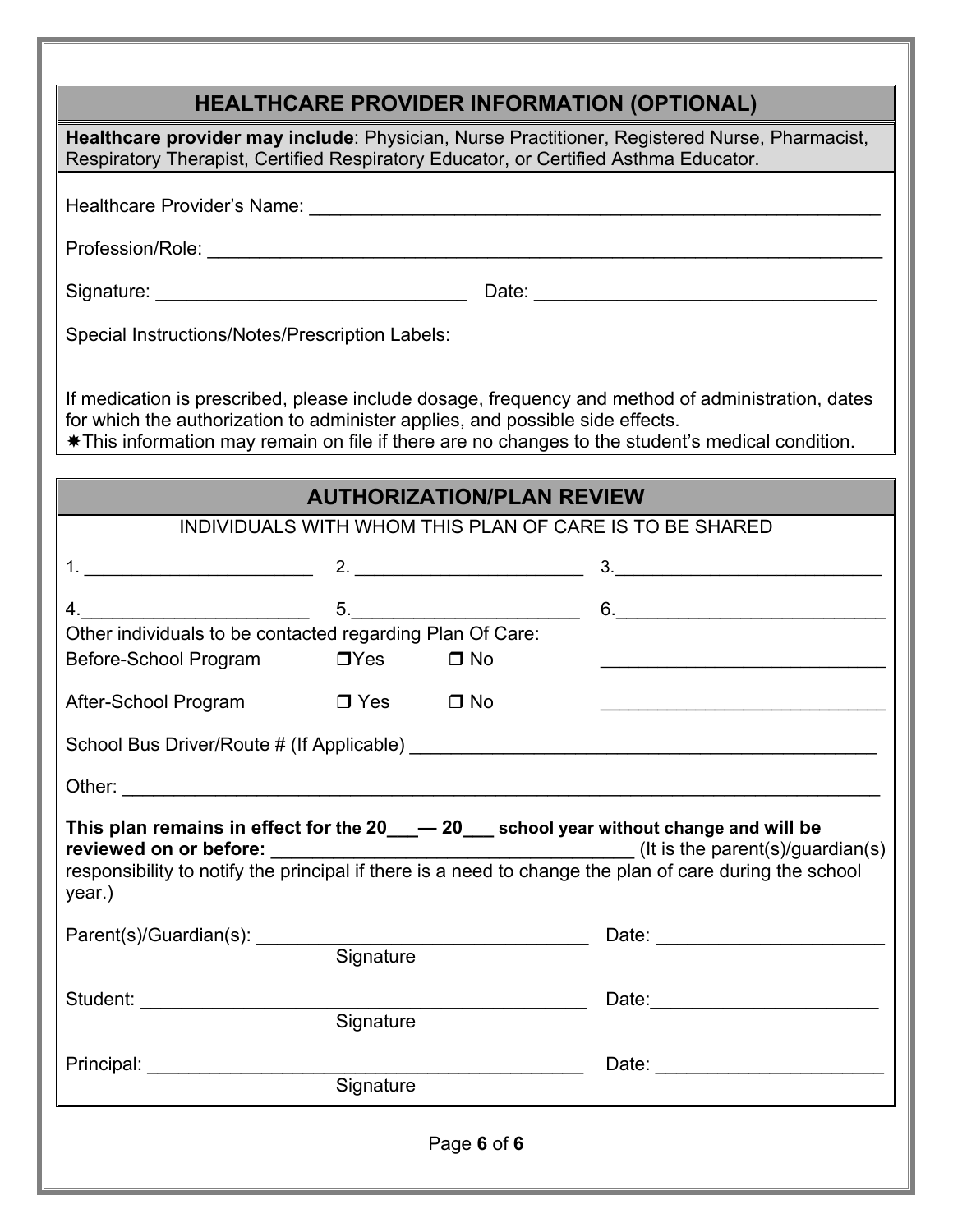

| IV.<br><b>PREVALENT MEDICAL CONDITION — EPILEPSY</b><br><b>Plan of Care</b><br><u> Tanzania de la provincia de la provincia de la provincia de la provincia de la provincia de la provincia de l</u><br><b>STUDENT INFORMATION</b> |                                                                                                                                                                                          |                               |                                 |  |
|------------------------------------------------------------------------------------------------------------------------------------------------------------------------------------------------------------------------------------|------------------------------------------------------------------------------------------------------------------------------------------------------------------------------------------|-------------------------------|---------------------------------|--|
|                                                                                                                                                                                                                                    | Student Name ___________________________________Date Of Birth __________________                                                                                                         |                               |                                 |  |
|                                                                                                                                                                                                                                    |                                                                                                                                                                                          |                               | Student Photo (optional)        |  |
|                                                                                                                                                                                                                                    |                                                                                                                                                                                          |                               |                                 |  |
|                                                                                                                                                                                                                                    | <b>EMERGENCY CONTACTS (LIST IN PRIORITY)</b>                                                                                                                                             |                               |                                 |  |
| <b>NAME</b>                                                                                                                                                                                                                        | <b>RELATIONSHIP</b>                                                                                                                                                                      |                               | DAYTIME PHONE   ALTERNATE PHONE |  |
|                                                                                                                                                                                                                                    |                                                                                                                                                                                          |                               |                                 |  |
| 1.                                                                                                                                                                                                                                 |                                                                                                                                                                                          |                               |                                 |  |
| 2.                                                                                                                                                                                                                                 |                                                                                                                                                                                          |                               |                                 |  |
| 3.                                                                                                                                                                                                                                 |                                                                                                                                                                                          |                               |                                 |  |
|                                                                                                                                                                                                                                    | Has an emergency rescue medication been prescribed? $\Box$ Yes                                                                                                                           |                               | $\Box$ No                       |  |
|                                                                                                                                                                                                                                    | If yes, attach the rescue medication plan, healthcare providers' orders and authorization from the<br>student's parent(s)/guardian(s) for a trained person to administer the medication. |                               |                                 |  |
| Note: Rescue medication training for the prescribed rescue medication and route of administration<br>(e.g. buccal or intranasal) must be done in collaboration with a regulated healthcare professional.                           |                                                                                                                                                                                          |                               |                                 |  |
|                                                                                                                                                                                                                                    |                                                                                                                                                                                          | <b>KNOWN SEIZURE TRIGGERS</b> |                                 |  |
| CHECK $(\checkmark)$ ALL THOSE THAT APPLY                                                                                                                                                                                          |                                                                                                                                                                                          |                               |                                 |  |
| $\Box$ Stress                                                                                                                                                                                                                      | $\Box$ Menstrual Cycle                                                                                                                                                                   | $\Box$ Inactivity             |                                 |  |
| <b>D</b> Changes In Diet                                                                                                                                                                                                           | □ Lack Of Sleep                                                                                                                                                                          | □ Electronic Stimulation      | (TV, Videos, Florescent Lights) |  |
| $\Box$ Illness                                                                                                                                                                                                                     | □ Improper Medication Balance                                                                                                                                                            |                               |                                 |  |
| □ Change In Weather                                                                                                                                                                                                                |                                                                                                                                                                                          |                               |                                 |  |
|                                                                                                                                                                                                                                    |                                                                                                                                                                                          |                               |                                 |  |
|                                                                                                                                                                                                                                    |                                                                                                                                                                                          |                               |                                 |  |
|                                                                                                                                                                                                                                    |                                                                                                                                                                                          | Page 1 of 4                   |                                 |  |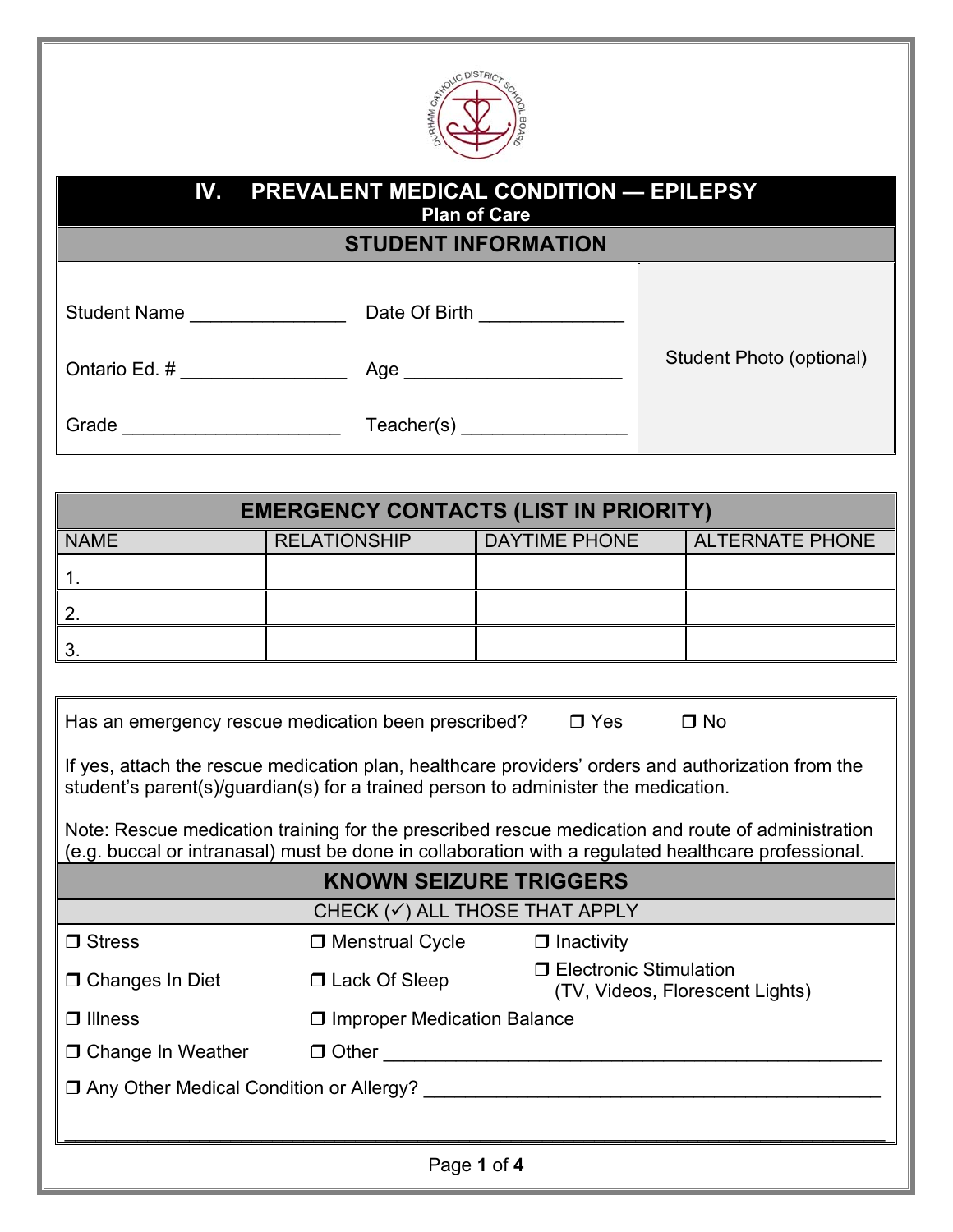|                                                                                                          | <b>DAILY/ROUTINE EPILEPSY MANAGEMENT</b>                                            |
|----------------------------------------------------------------------------------------------------------|-------------------------------------------------------------------------------------|
| <b>DESCRIPTION OF SEIZURE</b><br>(NON-CONVULSIVE)                                                        | <b>ACTION:</b>                                                                      |
|                                                                                                          | (e.g. description of dietary therapy, risks to be<br>mitigated, trigger avoidance.) |
| <b>DESCRIPTION OF SEIZURE (CONVULSIVE)</b>                                                               | <b>ACTION:</b>                                                                      |
|                                                                                                          |                                                                                     |
| Note: It is possible for a student to have more than one seizure type.                                   | <b>SEIZURE MANAGEMENT</b>                                                           |
| Record information for each seizure type.                                                                |                                                                                     |
| <b>SEIZURE TYPE</b>                                                                                      | <b>ACTIONS TO TAKE DURING SEIZURE</b>                                               |
| (e.g. tonic-clonic, absence, simple partial,<br>complex partial, atonic, myoclonic, infantile<br>spasms) |                                                                                     |
| Description:                                                                                             |                                                                                     |
|                                                                                                          |                                                                                     |
|                                                                                                          |                                                                                     |
|                                                                                                          | Page 2 of 4                                                                         |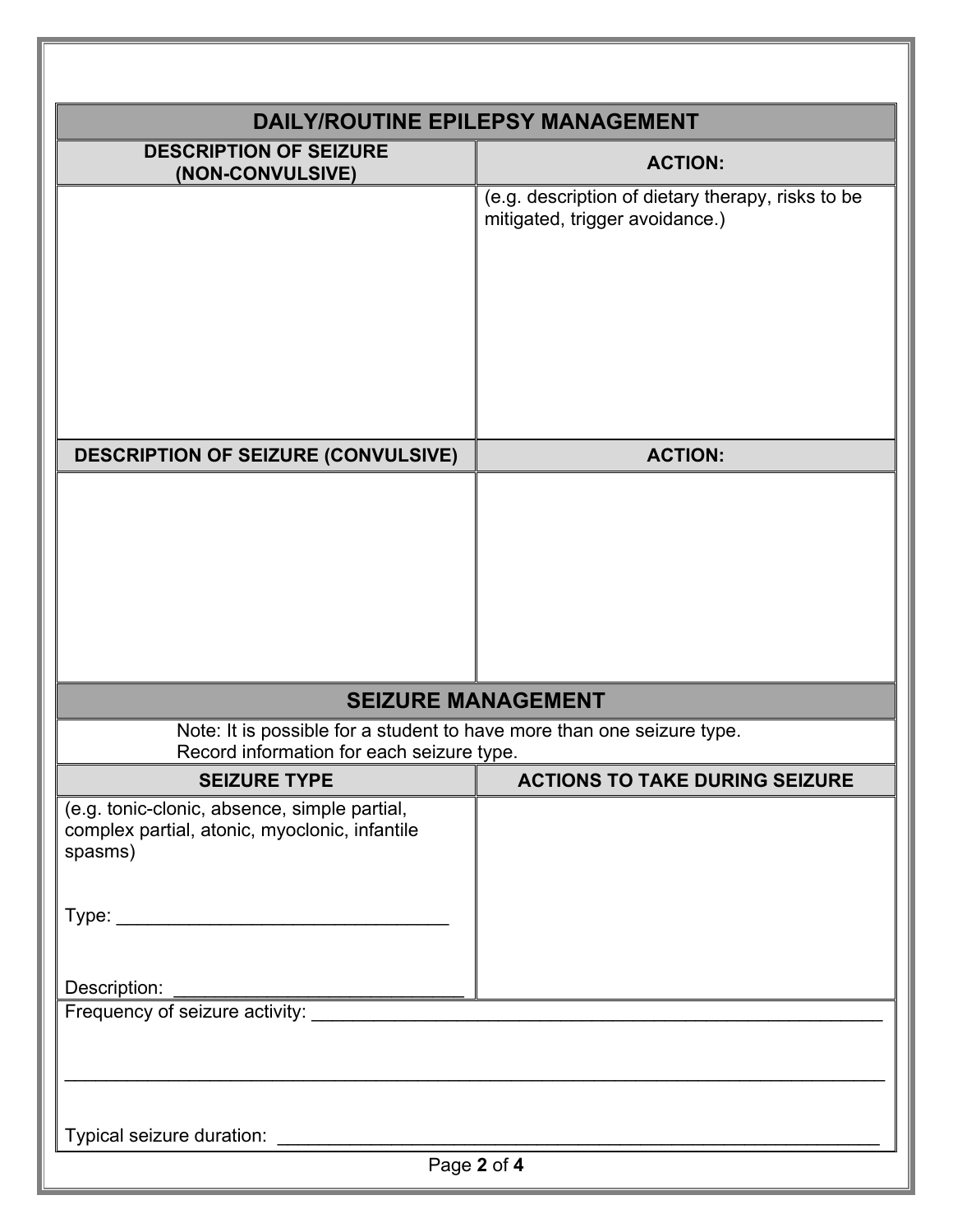| <b>BASIC FIRST AID: CARE AND COMFORT</b>                                                                                                                                                                                                                                                                                                                                                  |
|-------------------------------------------------------------------------------------------------------------------------------------------------------------------------------------------------------------------------------------------------------------------------------------------------------------------------------------------------------------------------------------------|
|                                                                                                                                                                                                                                                                                                                                                                                           |
| Does student need to leave classroom after a seizure?<br>$\square$ Yes<br>$\Box$ No<br>If yes, describe process for returning student to classroom:                                                                                                                                                                                                                                       |
| <b>BASIC SEIZURE FIRST AID</b><br>• Stay calm and track time and duration of seizure<br>• Keep student safe<br>• Do not restrain or interfere with student's movements<br>• Do not put anything in student's mouth<br>• Stay with student until fully conscious<br><b>FOR TONIC-CLONIC SEIZURE:</b><br>Protect student's head<br>Keep airway open/watch breathing<br>Turn student on side |
| <b>EMERGENCY PROCEDURES</b>                                                                                                                                                                                                                                                                                                                                                               |
| Students with epilepsy will typically experience seizures as a result of their medical condition.                                                                                                                                                                                                                                                                                         |
| Call 9-1-1 when:<br>• Convulsive (tonic-clonic) seizure lasts longer than five (5) minutes.                                                                                                                                                                                                                                                                                               |
| • Student has repeated seizures without regaining consciousness.                                                                                                                                                                                                                                                                                                                          |
| • Student is injured or has diabetes.                                                                                                                                                                                                                                                                                                                                                     |
| • Student has a first-time seizure.                                                                                                                                                                                                                                                                                                                                                       |
| •Student has breathing difficulties.                                                                                                                                                                                                                                                                                                                                                      |
| • Student has a seizure in water                                                                                                                                                                                                                                                                                                                                                          |
| *Notify parent(s)/guardian(s) or emergency contact.                                                                                                                                                                                                                                                                                                                                       |